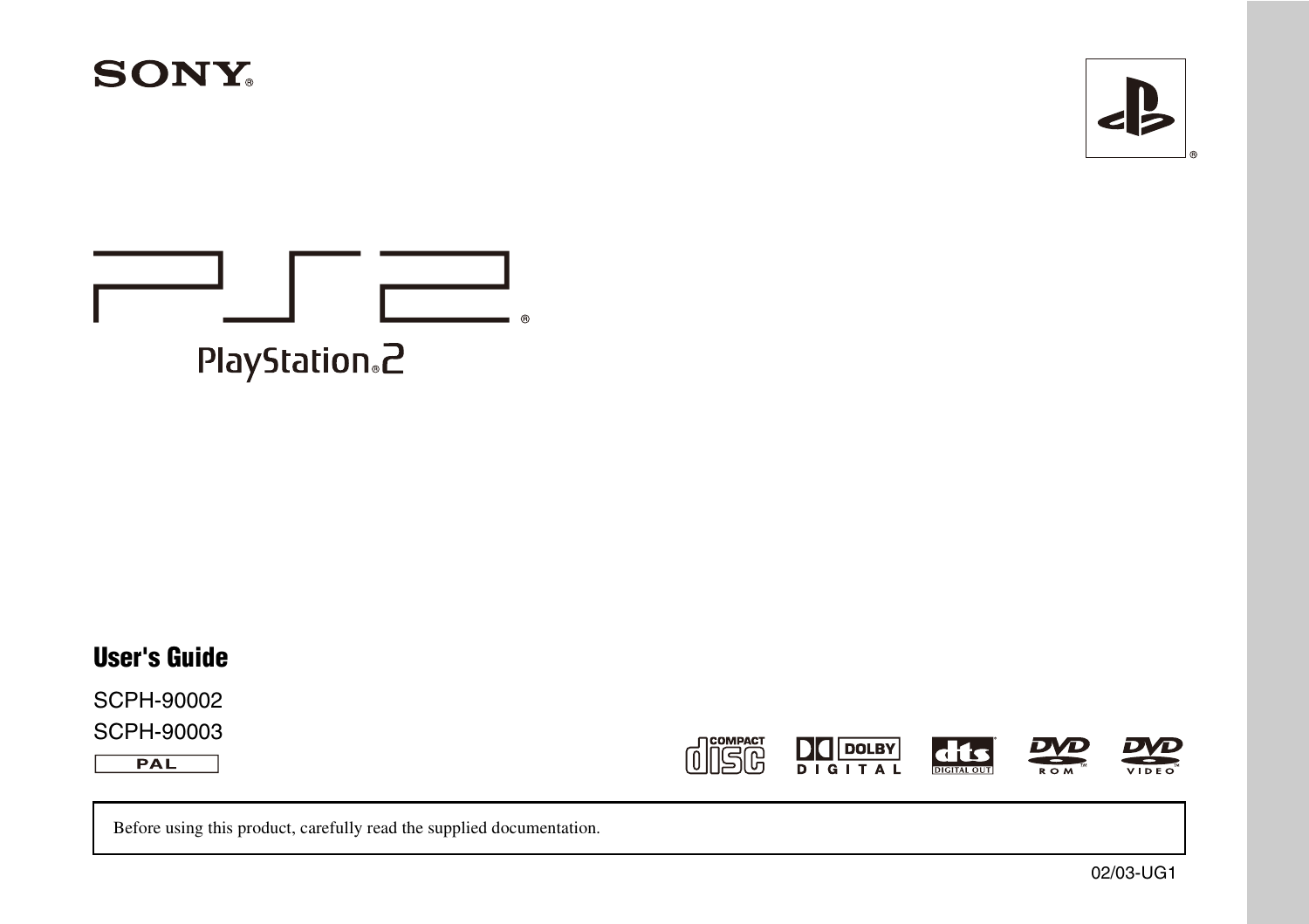#### **About the PlayStation®2 console documentation**

The PlayStation®2 console documentation includes the following:

#### <span id="page-1-0"></span>**• Quick Reference**

A manual that is included in the package with the console. It contains information on setting up and performing basic operations on the console, as well as safety and troubleshooting information.

#### **• User's Guide (this document)**

This document (in PDF format) is accessed from a PC through the Internet and contains information on performing advanced operations on the console, technical specifications and other information. You can download this document from the support page on the Sony Computer Entertainment Web site.

United Kingdom: uk.playstation.com/manuals Australia: au.playstation.com/manuals New Zealand: nz.playstation.com/manuals

# Table of contents

### **[Preparation](#page-2-0)**

#### **[Games](#page-10-0)**

### **[Audio CDs](#page-15-0)**

|--|--|

### **[DVDs](#page-17-0)**

### **[Main menu](#page-30-0)**

### **[Networking](#page-37-0)**

### **[Additional information](#page-40-0)**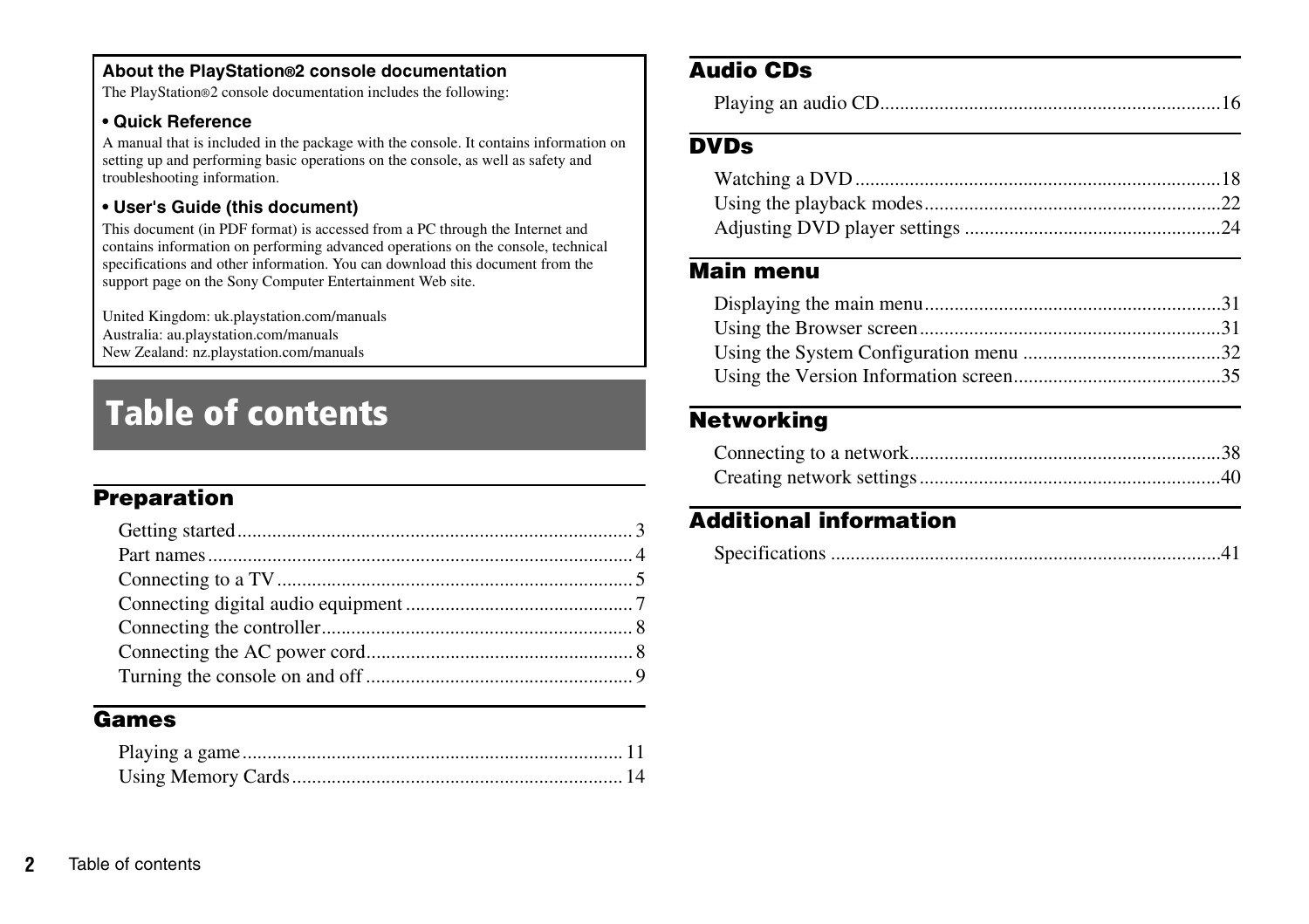#### <span id="page-2-0"></span>**Preparation**

# <span id="page-2-1"></span>Getting started

## **Positioning the console**

You can place the console in either the horizontal or vertical position.

#### **Horizontal position**



Set the console horizontally.

### **Vertical position**

When setting the console in the vertical position, use the SCPH-90110 E Vertical Stand (for PlayStation®2) (sold separately).

#### **Hint**

Some Vertical Stands (for PlayStation®2) cannot be used with this model of the PlayStation®2 console. For details, see the Quick Reference manual (•• [page 2\)](#page-1-0). Choose the SCPH-90110 E when purchasing a Vertical Stand.

#### М **Caution**

Do not place the console in locations where it may be exposed to the following conditions:

- moke residue<br>moke residue<br>ay cause the<br>a heat source,<br>affunction.<br>Ifunction.<br>nets or<br>Gettling started • Places subject to excessive cigarette smoke or dust. Cigarette smoke residue or dust build-up on the internal components, such as the lens, may cause the console to malfunction.
- Places subject to extreme temperatures, in direct sunlight, near a heat source, or in a car with its windows closed (particularly in summer). These conditions may warp the exterior of the console or cause the console to malfunction.
- Places close to magnetic fields, such as those produced by magnets or loudspeakers.
- Places subject to vibration.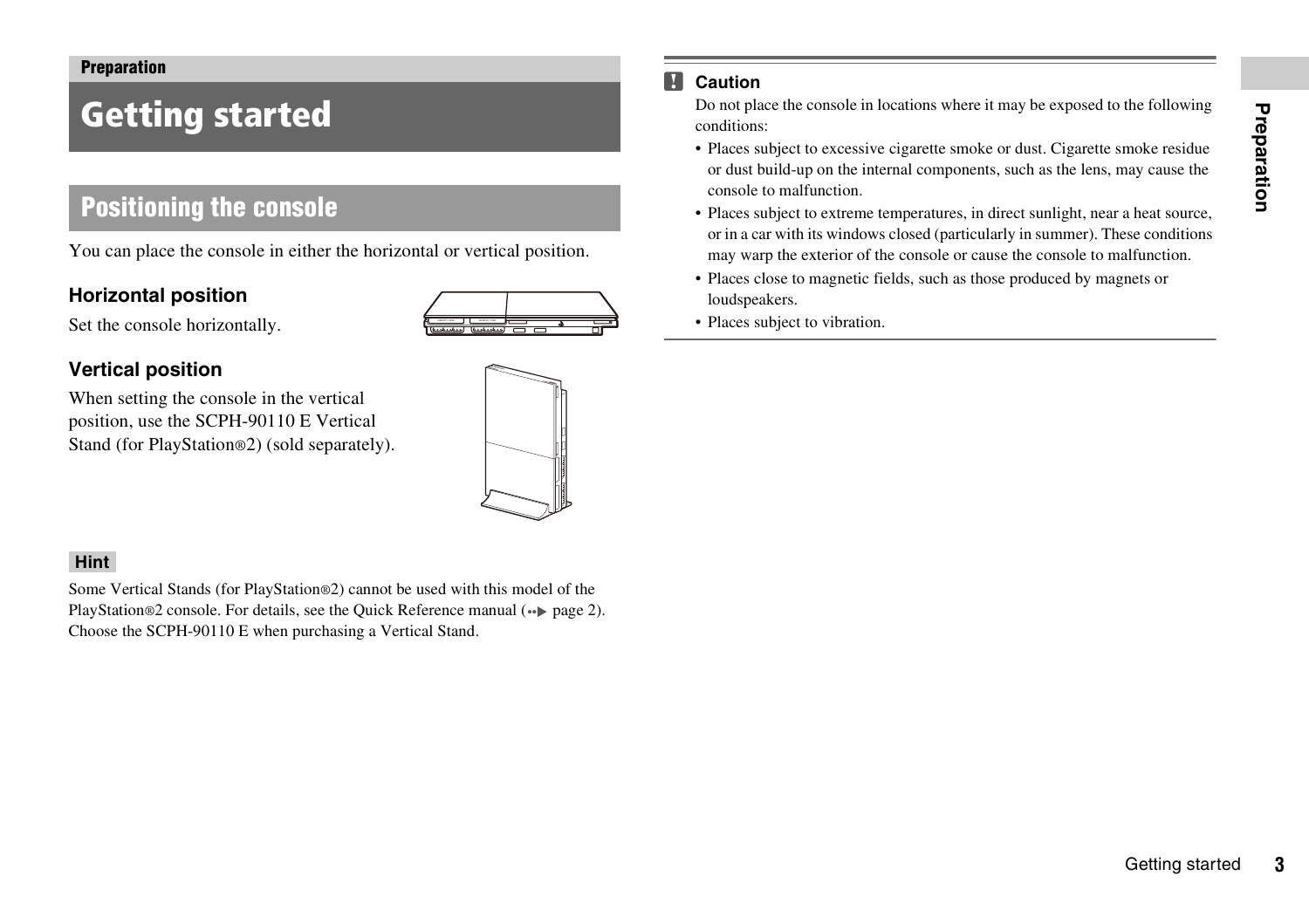## <span id="page-3-0"></span>Part names

#### **PlayStation®2 console front**  $\mathsf{I}/\mathsf{U}$  (on/standby) indicator Disc cover  $\triangle$  (open) button  $\mathsf{I}/\mathsf{U}$  (on/standby)/RESET button MEMORY CARD slot 2 ">" product family logo MEMORY CARD slot 1 € RESET<sup>O</sup>  $\top$ 后与  $\boxed{\textcolor{red}{\blacktriangle}}$ <u>(600640600) (600600600) [A]</u> IR receiver Controller port 1 USB connector Controller port 2

\* The "  $\sum$  " product family logo can be rotated to match the horizontal or vertical positioning of the console.

#### **Hint**

You can connect various USB devices to the PlayStation®2 console, but not all are compatible. Refer to the instructions supplied with the USB device for more information.

### **PlayStation®2 console rear**

Rear vent



#### **Hint**

For part names of the Analog Controller (DUALSHOCK®2), see "Using the Analog Controller (DUALSHOCK®2)" (•• [page 13](#page-12-0)).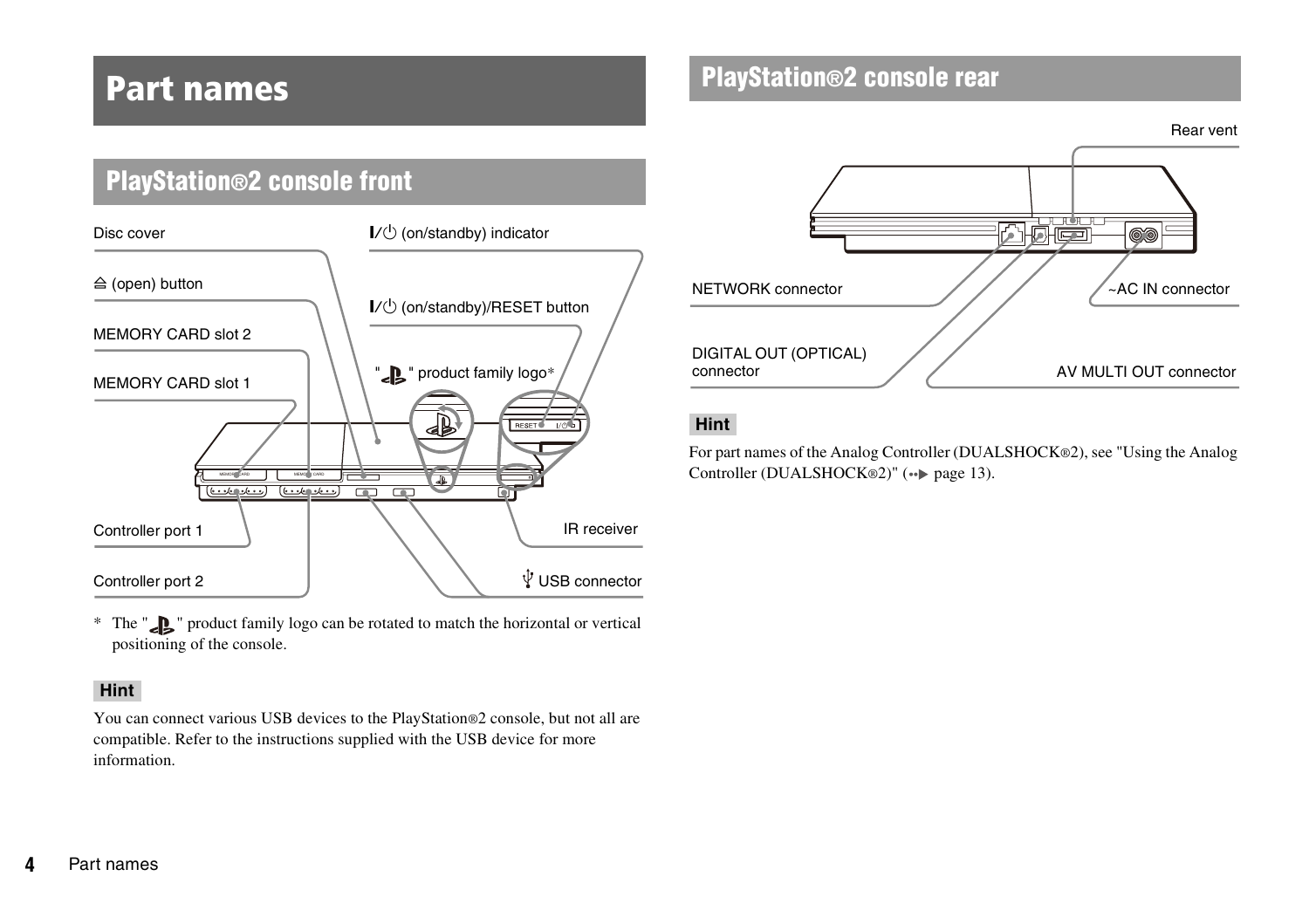# <span id="page-4-1"></span><span id="page-4-0"></span>Connecting to a TV

### **Before connecting**

- Do not plug the AC power cord for the console into the electrical outlet until you have made all other connections.
- Check that the TV is turned off.

## **Connecting to a TV using the supplied AV Cable**

Connect the console to the TV as shown below.

#### м **Caution**

Exercit of these types of<br>c f these types of<br>IV screen if left on<br>your TV for details.<br>R. Note, however,<br>quality may be<br>Connecting to a TV 5 If you display a still image on a plasma or projection\* TV screen for an extended period of time, "ghosting" may occur. This is a characteristic of these types of TVs. Static, non-moving images, such as console setting menus, DVD menus or paused images, may leave a faint image permanently on the TV screen if left on for an extended time. Refer to the instructions supplied with your TV for details.

\* Except those of LCD screen types

#### **Hint**

The console can be connected to a VCR or an integrated TV/VCR. Note, however, that if you play a DVD with copy-protection encryption, picture quality may be reduced.

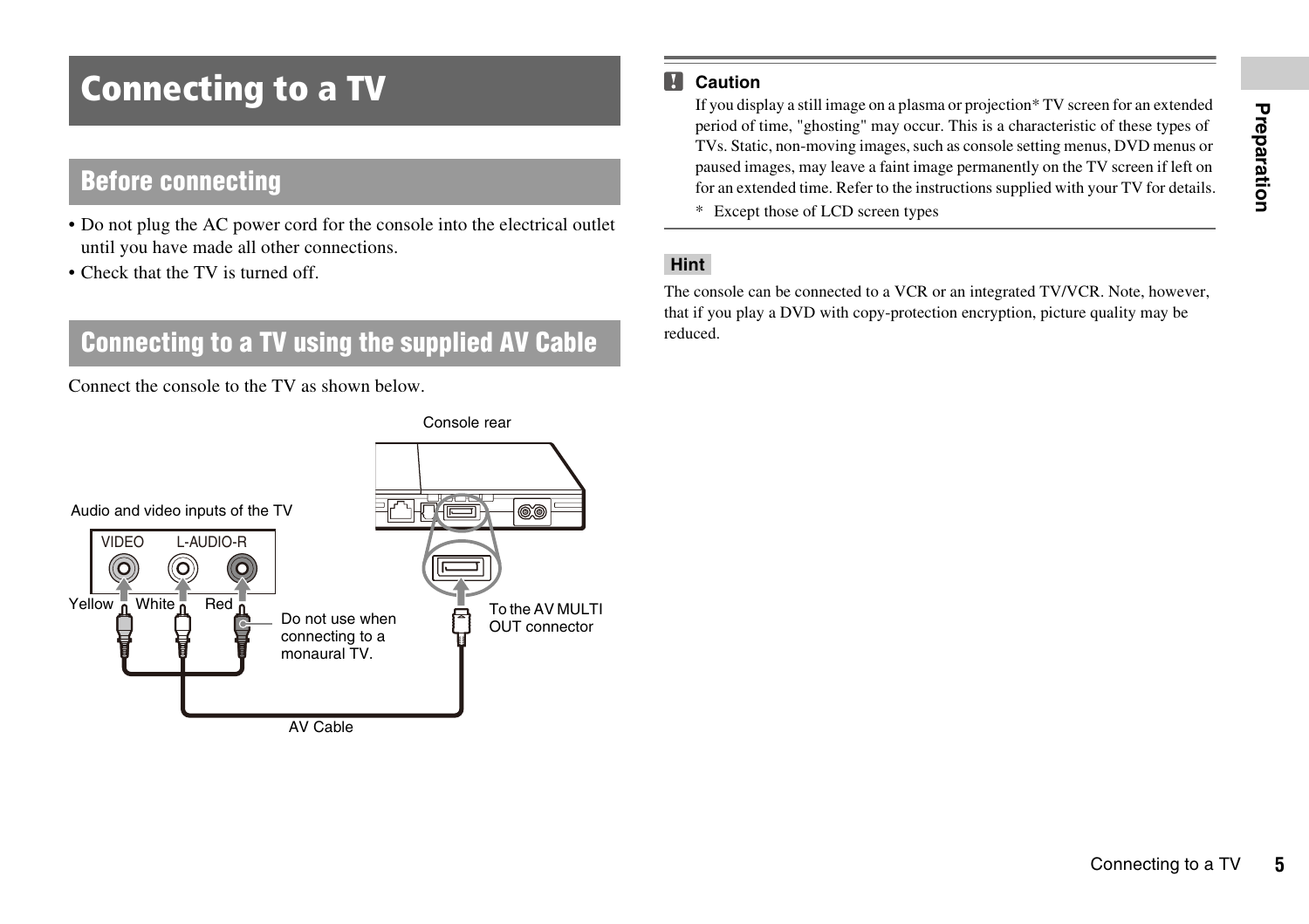## **Connecting to a TV with a Euro-AV connector using the Euro-AV connector plug (SCPH-90003)**

Connect your PlayStation®2 console to the Euro-AV connector (SCART) on the TV using the Euro-AV connector plug and AV Cable, making sure you match the colour-coded plugs of the AV Cable to the matching jacks of the connector plug.



### **After connecting**

Set your TV to the appropriate video input mode. Refer to the Instruction Manual of your TV.

## **When using a cable other than the supplied AV cable**

Picture quality varies depending on the type of cable used. Use the information below to determine the best connection method. If you use a cable other than the supplied AV cable, refer to the instructions supplied with the cable.

|                                               | Cable type                                                                                       |
|-----------------------------------------------|--------------------------------------------------------------------------------------------------|
| A TV with S VIDEO inputs                      | S VIDEO Cable (SCPH-10480)                                                                       |
| A TV without video inputs                     | RFU Adaptor (SCPH-10072 C)<br>(for SCPH-90002)<br>RFU Adaptor (SCPH-10072 B)<br>(for SCPH-90003) |
| A TV with Euro-AV (SCART)<br>connector        | Euro-AV Cable (SCPH-10142)<br>(for SCPH-90003)                                                   |
| A TV with component video<br>input connectors | Component AV Cable (SCPH-10490)                                                                  |



 $\blacksquare$  RFU Adaptor  $\blacksquare$  AV Cable (supplied)  $\blacksquare$  S VIDEO Cable  $\blacksquare$  Component AV Cable

This scale is intended only as a reference. Depending on the product or condition of your TV, the picture quality may be different. When using the Euro-AV Cable, picture quality may vary depending on your

TV's AV connection.

For optimum picture quality, connect your Euro-AV cable to an RGBcompatible socket on your TV. Refer to the instructions supplied with your TV for details.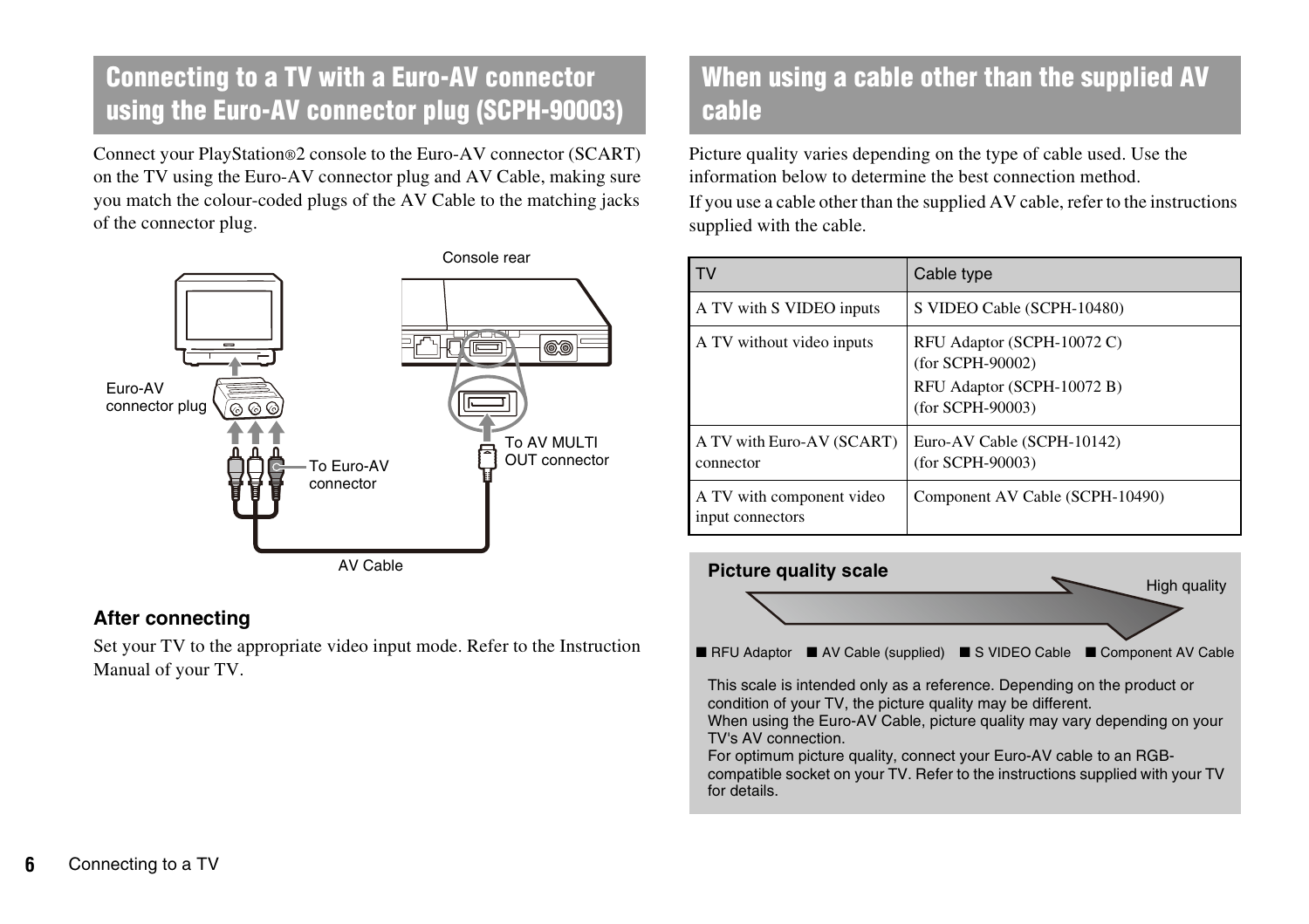#### **Hints**

- The DVD player's progressive scan mode is only available when playing a disc recorded in NTSC format, and viewed on a TV that supports progressive scan (480p).
- You cannot connect the console to a TV with component video inputs that are exclusively for HDTV use (Y PB PR). Refer to the instructions supplied with your TV for details. By using a commercially available optical digital cable, you can enjoy

# <span id="page-6-1"></span><span id="page-6-0"></span>Connecting digital audio equipment

surround sound with the effect of being in a movie theatre or a concert hall. When connecting the console to audio equipment with digital connectors, refer to the instructions supplied with the device to be connected.



#### **Hints**

- If you connect the console to audio equipment using an optical digital cable, it may affect the audio output of some PlayStation®2 format software with the result that no sound is produced. If this happens, use a cable such as the supplied AV Cable and connect it to the console's AV MULTI OUT connector. Do not use an optical digital cable.
- After connecting digital audio equipment, set "Digital Out (Optical)" to "On" in the System Configuration menu. For details, see "Digital Out (Optical)"  $\leftrightarrow$  [page 33](#page-32-0)).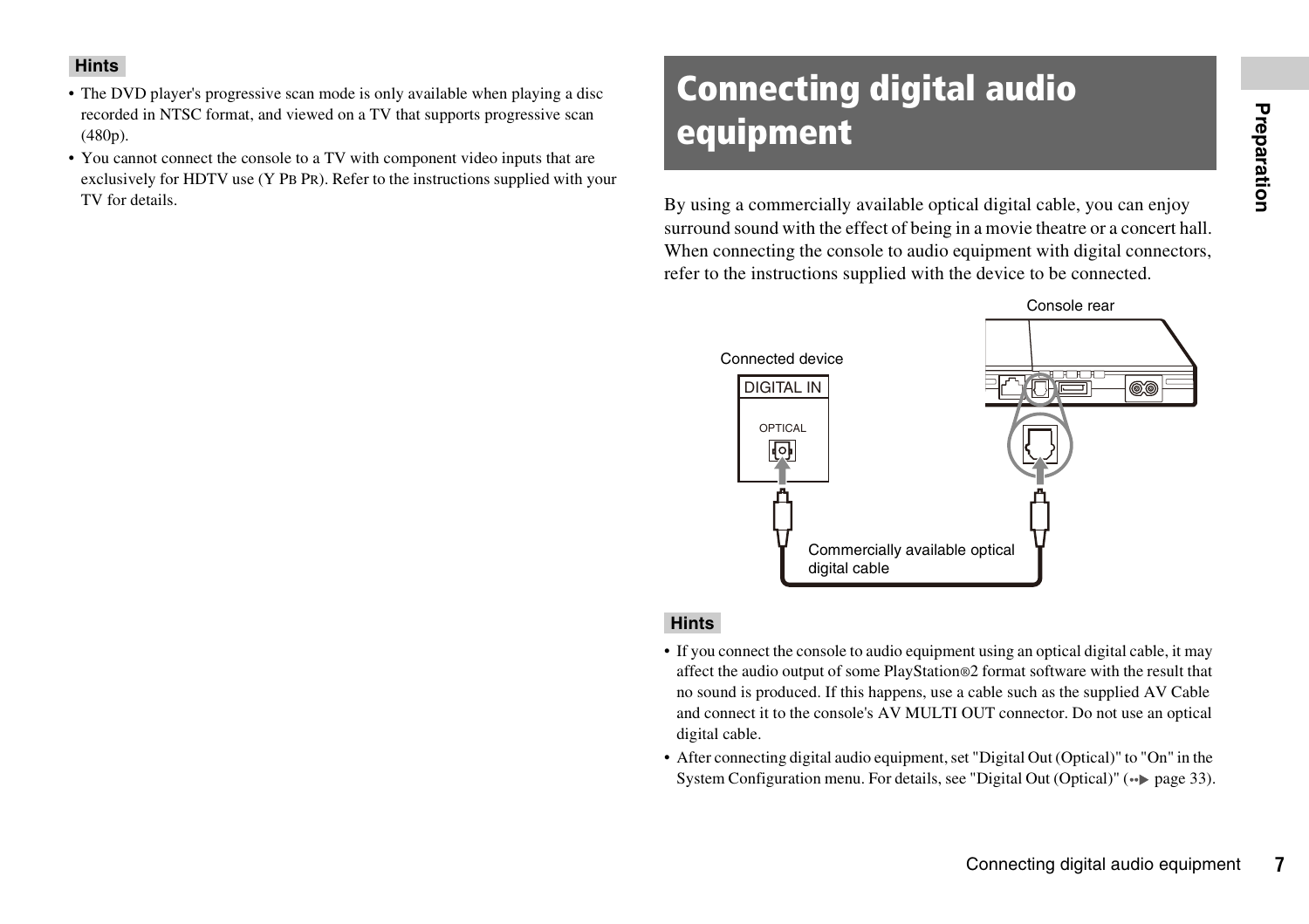# <span id="page-7-2"></span><span id="page-7-0"></span>Connecting the controller

**1 Insert the Analog Controller (DUALSHOCK®2) into a controller port of the console.**



#### **Hint**

Some software titles designate a specific controller port to be used. Refer to the instructions supplied with the software for details.

# <span id="page-7-3"></span><span id="page-7-1"></span>Connecting the AC power cord

#### **Warnings** Æ

- The socket-outlet shall be installed near the equipment and shall be easily accessible.
- Do not plug the AC power cord for the console into the electrical outlet until you have made all other connections.

### **1 Connect the AC power cord to the ~ AC IN connector on the console rear.**

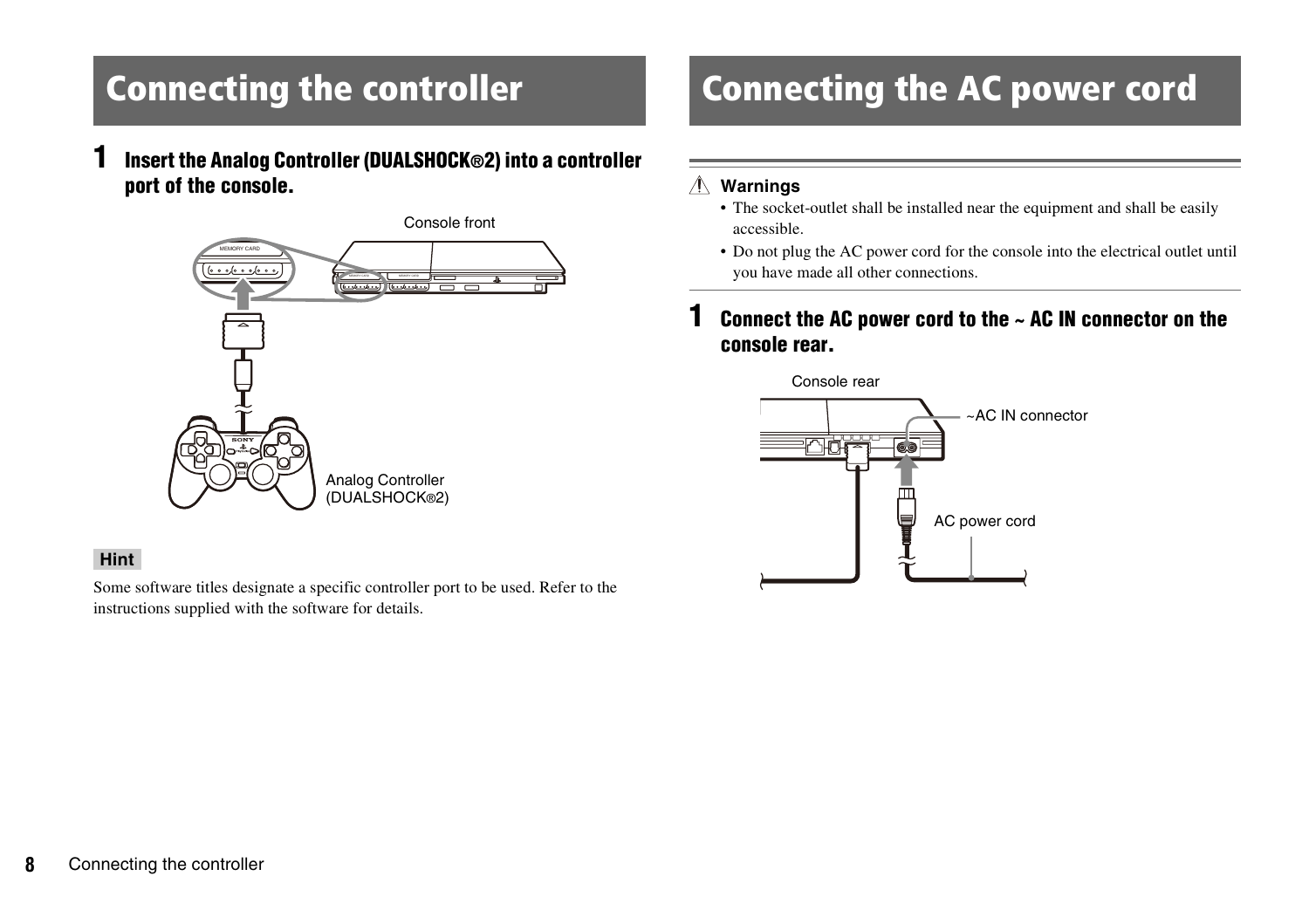## **2 Plug the AC power cord into the electrical outlet.**

Console rear



The  $\mathbb{I}(\mathbb{I})$  (on/standby) indicator on the console front will light up in red to indicate that the console is in standby mode.



# <span id="page-8-0"></span>Turning the console on and off

### **Before turning on the console**

Do not turn on the console until you have finished these steps. Refer to the instructions supplied with your TV for details.

• Turn on the TV.

• Change your TV setting to display output from the line to which the console is connected.

### <span id="page-8-1"></span>**Turning on the console**

**Check that the**  $I/\bigcirc$  **(on/standby) indicator on the console**  $I$ **front is lit up in red.**

### **2 Press the I/** $\circlearrowleft$  **(on/standby)/RESET button on the console front.**

The  $\mathbb{I}(\mathbb{I})$  indicator on the console front will turn green and output from the console will be displayed on the TV.

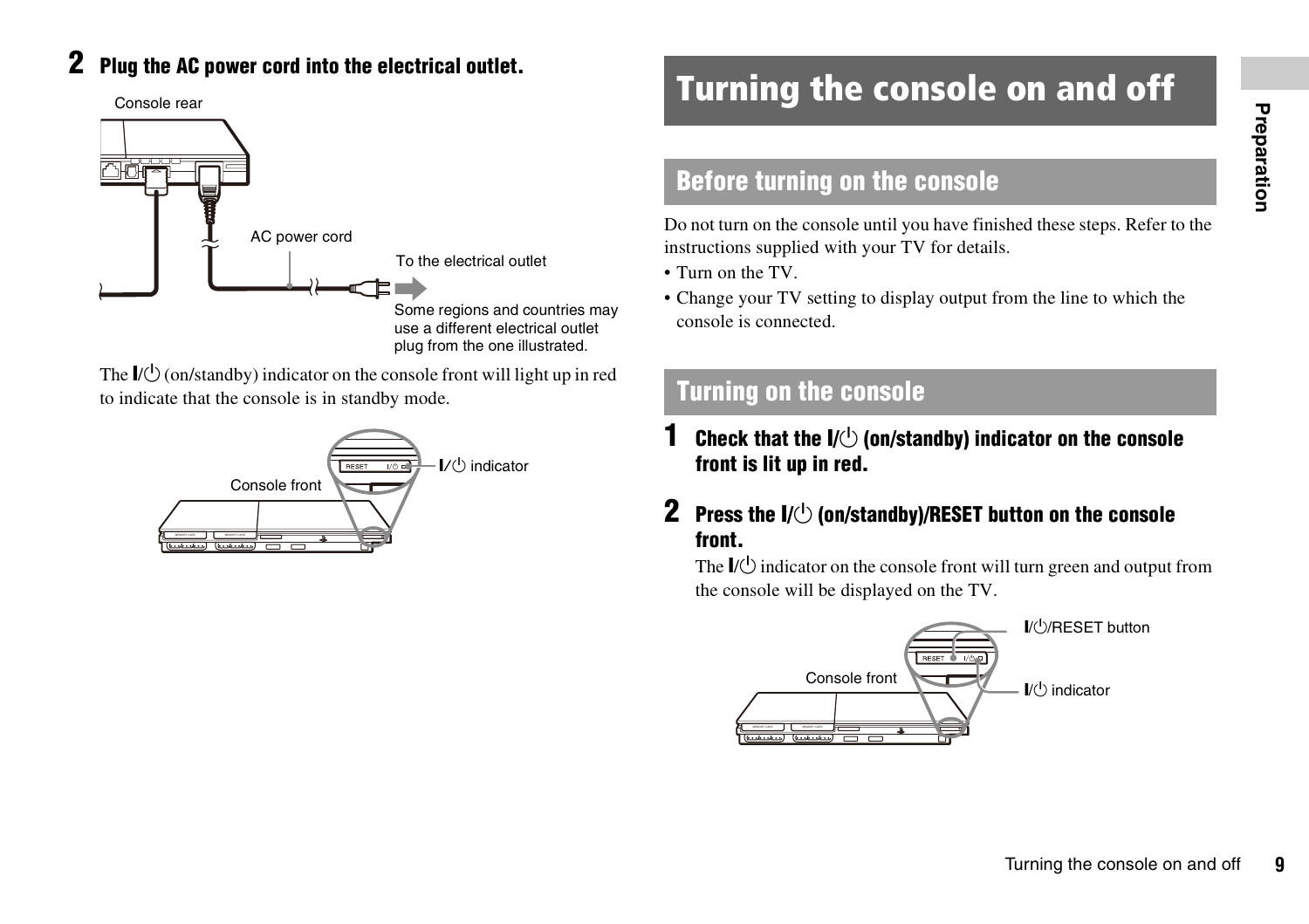#### **Hints**

- The first time you turn on the console after purchase, screens for setting "Language", "Time Zone" and "Daylight Savings Time (Summer Time)" will be displayed. Follow the on-screen instructions to complete the settings.
- If you connect the console to a wide-screen TV, set "Screen Size" in the System Configuration menu  $(\rightarrow \rightarrow \text{page 33}).$

### **Turning off the console**

### **1 Press and hold the I/** $\bigcirc$ **/RESET button on the console front for at least one second.**

The  $\mathbb{I}(\mathbb{I})$  indicator will turn red to indicate that the console has entered standby mode.



#### **Warning**

The power is not completely turned off when the console is in standby mode. If you do not plan to use the console for an extended period of time, unplug the AC power cord from the electrical outlet.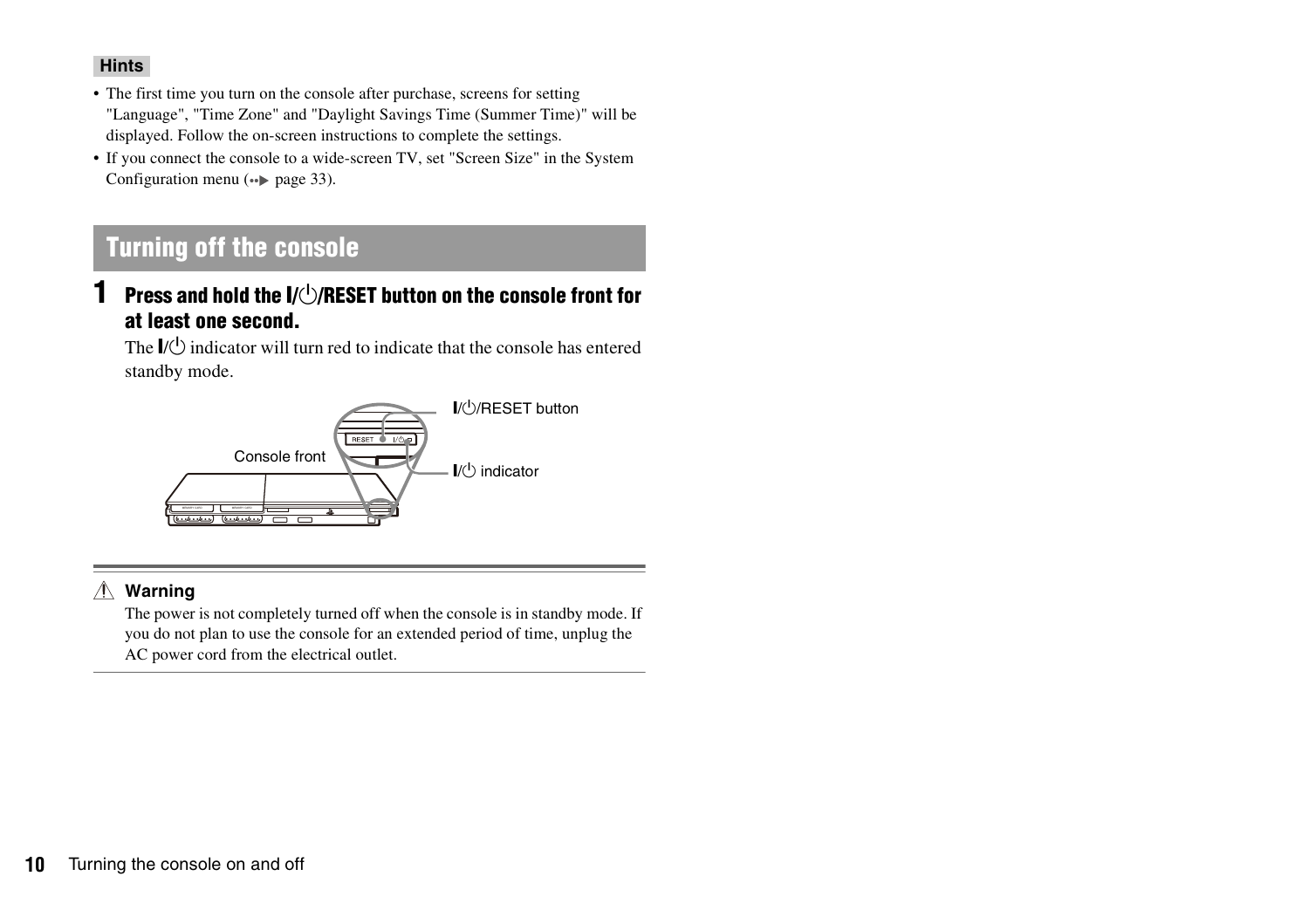#### <span id="page-10-0"></span>**Games**

# <span id="page-10-1"></span>Playing a game



### **Before playing a game Starting a game**

Check that the connections to the TV and audio equipment are correct and that the precautions have been met.

- "Precautions" in the Quick Reference manual  $(\rightarrow \rightarrow$  [page 2\)](#page-1-0)
- "Connecting to a TV"  $(\rightarrow \rightarrow \text{page 5})$
- "Connecting the controller"  $(\rightarrow \rightarrow \text{page } 8)$
- "Connecting the AC power cord" ( [page 8](#page-7-3))

#### **Hint**

To play online games, you first need to connect to and set up a network. See "Connecting to a network"  $(**)$  [page 38\)](#page-37-2) for details.

<span id="page-10-2"></span>**1 Turn on the console ( [page 9\)](#page-8-1).**

The main menu is displayed  $\leftrightarrow$  [page 31\)](#page-30-3).

**2** Press the  $\triangleq$  (open) button on the console front. The disc cover opens.

### **3 Place the disc in the console.**

Set the disc in the disc holder with the label side facing up.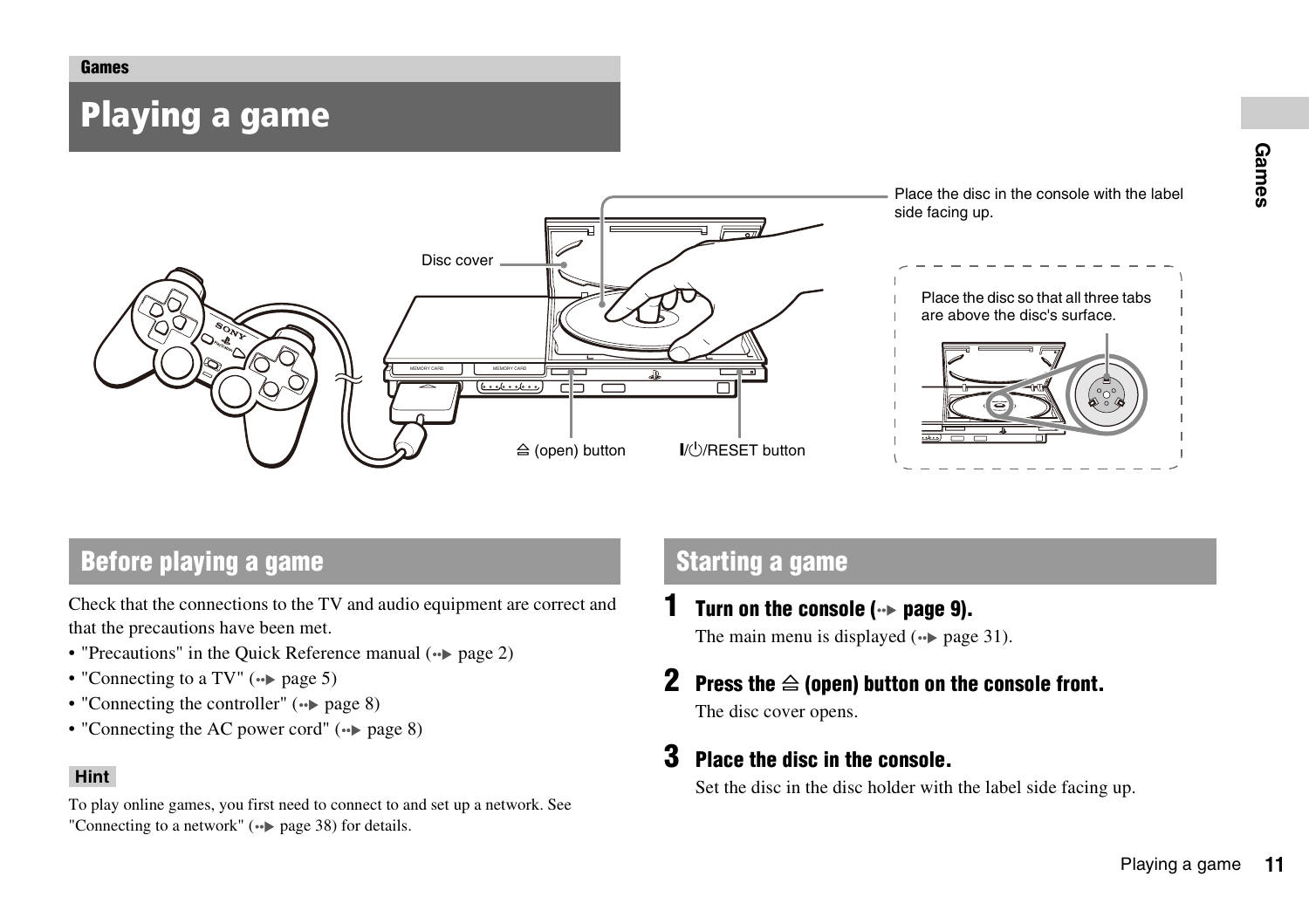### **4 Close the disc cover.**

After the disc cover is closed, the game will start.

Push the middle of the disc cover.



#### **Hints**

- You can also start a game from the Browser screen ( $\bullet\bullet$ ) [page 31\)](#page-30-4).
- If you turn on the console after inserting a disc, the game will start automatically.

### **To reset a game**

Press the  $\|/\rangle$  (on/standby)/RESET button on the console front. Do not accidentally press the  $\mathbb{I}/\mathbb{Q}/\mathbb{R}$ ESET button while playing a game, as doing so will cause the game to reset.

## **Ending a game**

#### **Caution** II.

When removing a disc, check that the disc has stopped completely. Do not touch the disc if it is spinning, as doing so may cause injury, damage to the disc or console malfunction.

### **Press the**  $\triangleq$  **button on the console front.**

### **2 Remove the disc.**

Hold down the black centre part of the disc holder, and then lift the disc by the edges.



**3 Close the disc cover.**

## **4 Press the I/(1)RESET button.**

The main menu is displayed  $(\rightarrow \rightarrow \text{page 31}).$ 

### **Changing game discs**

### **1 Open the disc cover and remove the disc.**

When removing a disc, hold down the black centre part of the disc holder and then lift the disc by the edges.

## **2 Insert a new disc.**

### **3 Close the disc cover and reset the console.**

The new game will start.

#### **Hint**

You do not need to turn off the console when changing games.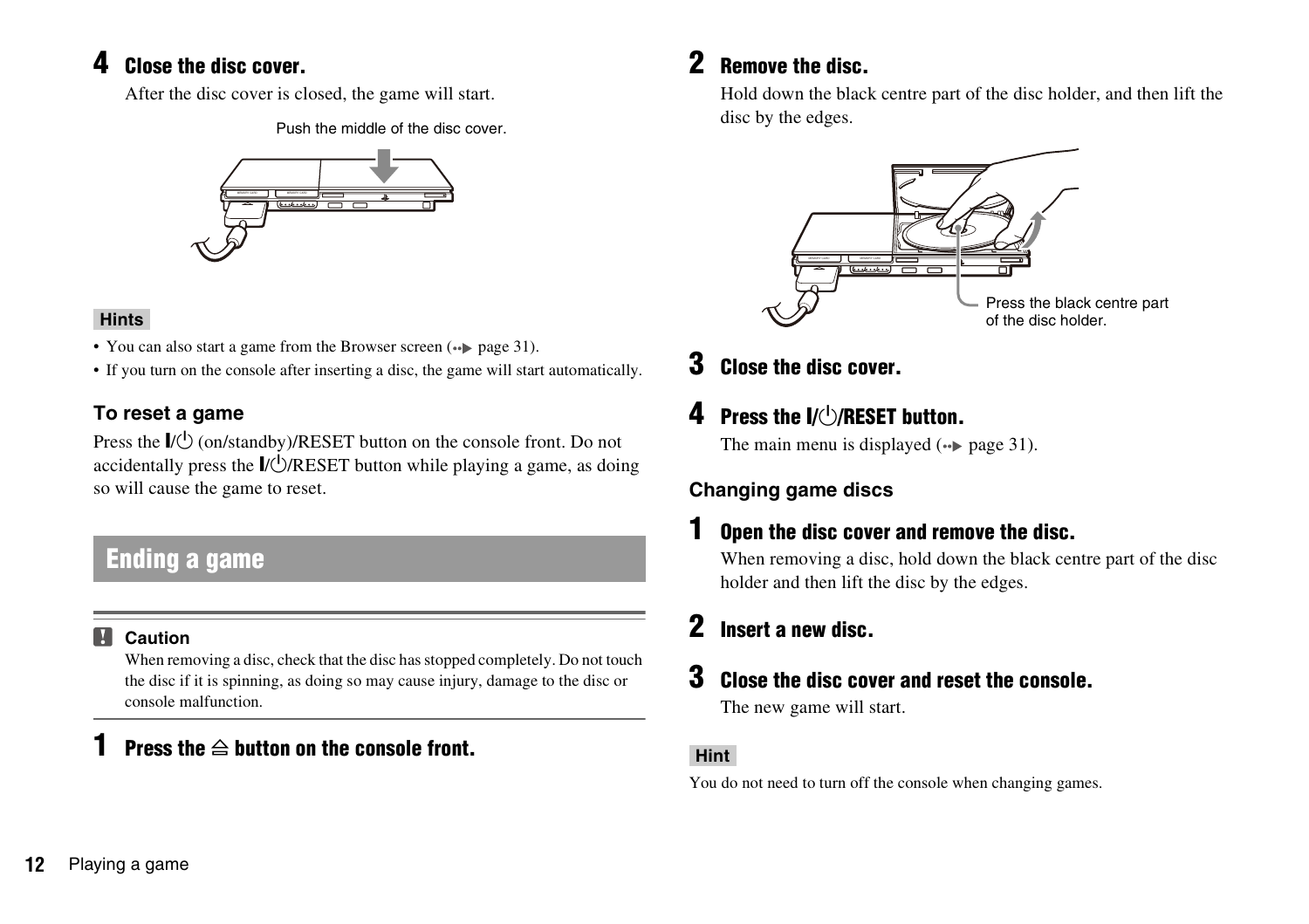## <span id="page-12-0"></span>**Using the Analog Controller (DUALSHOCK®2)**

The Analog Controller (DUALSHOCK®2) is equipped with a pressuresensitive button function. It also has a vibration function.

#### **Part names**



- \* The left and right analog sticks, or the L3 and R3 buttons, function only in analog mode (indicator: red).
- \* The L3 and R3 buttons function when the analog sticks are pressed.

#### **Hint**

Before using the Analog Controller

(DUALSHOCK®2), with the console turned on, rotate the left and right analog sticks once with your thumbs. Do not twist the analog sticks, but rotate as if drawing a circle as shown in the diagram.



### **About mode switching**

The ANALOG mode button can be used to switch between two modes. Switch to the appropriate mode for use. Note, however, that some software titles make this adjustment automatically.



#### **Hints**

- When using the Analog Controller in digital mode, the left and right analog sticks do not function. Also, the pressure-sensitive button function is turned off.
- Depending on the software, you may not be able to switch modes even if you press the ANALOG mode button.

### **About analog controls**

- Property and a malog sticks<br>ed off.<br>en if you press<br>in use all<br>3 and R3<br>left and right<br>limited. Refer<br>re options<br>automatically.<br>Playing a game • When playing a PlayStation®2 format software title, you can use all buttons in analog mode except for the START, SELECT, L3 and R3 buttons.
- When playing a PlayStation® format software title, only the left and right analog sticks can be used in analog mode.

#### **Hint**

Depending on the software, the buttons for use in analog mode may be limited. Refer to the instructions supplied with the software for details.

#### **About the vibration function**

The vibration function can be set to ON or OFF in the software options menu.

#### **Hint**

Depending on the software, the vibration function may be set to "On" automatically.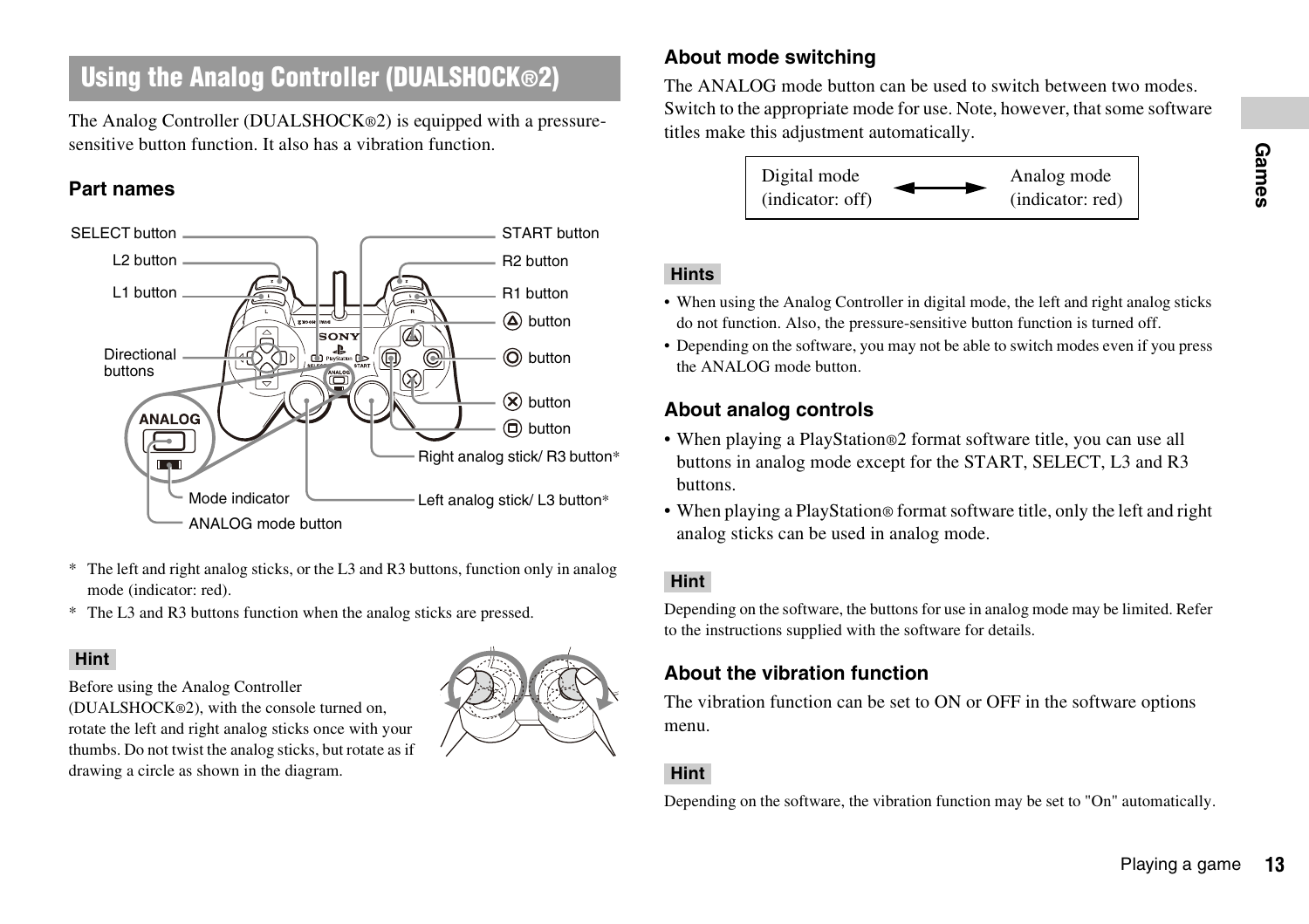## **About using the Analog Controller (DUALSHOCK®)**  About using the Analo<del>g Controller (DUALSHUCK®)</del> Using Memory Cards

You can use the Analog Controller (DUALSHOCK®) (SCPH-110 E) with the PlayStation®2 console, but the functions of the buttons in analog mode may be different from those of the Analog Controller (DUALSHOCK®2). Only the left and right analog sticks can be used in analog mode.

#### **Hint**

Not all PlayStation®2 format software titles support the use of the Analog Controller (DUALSHOCK®) (SCPH-110 E). The Analog Controller (DUALSHOCK®2) should be used in such cases.

<span id="page-13-0"></span>You can save and load game data using a Memory Card (sold separately). You can also delete game data or copy game data from one Memory Card to another.

### **About Memory Card types**

There are two types of Memory Cards. Select a Memory Card suitable for the software in use.

| Memory Card type                                                            | Compatible software              | Amount of memory                     |
|-----------------------------------------------------------------------------|----------------------------------|--------------------------------------|
| Memory Card (8MB) (for<br>PlayStation®2) (SCPH-<br>10020 E)                 | PlayStation®2 format<br>software | Approx. 8 MB                         |
| Memory Card<br>(SCPH-1020 E)*<br>This product is no<br>longer manufactured. | PlayStation® format<br>software  | 15 memory blocks<br>(approx. 120 KB) |

MagicGate™ is a term of copyright protection technology developed by Sony Corporation.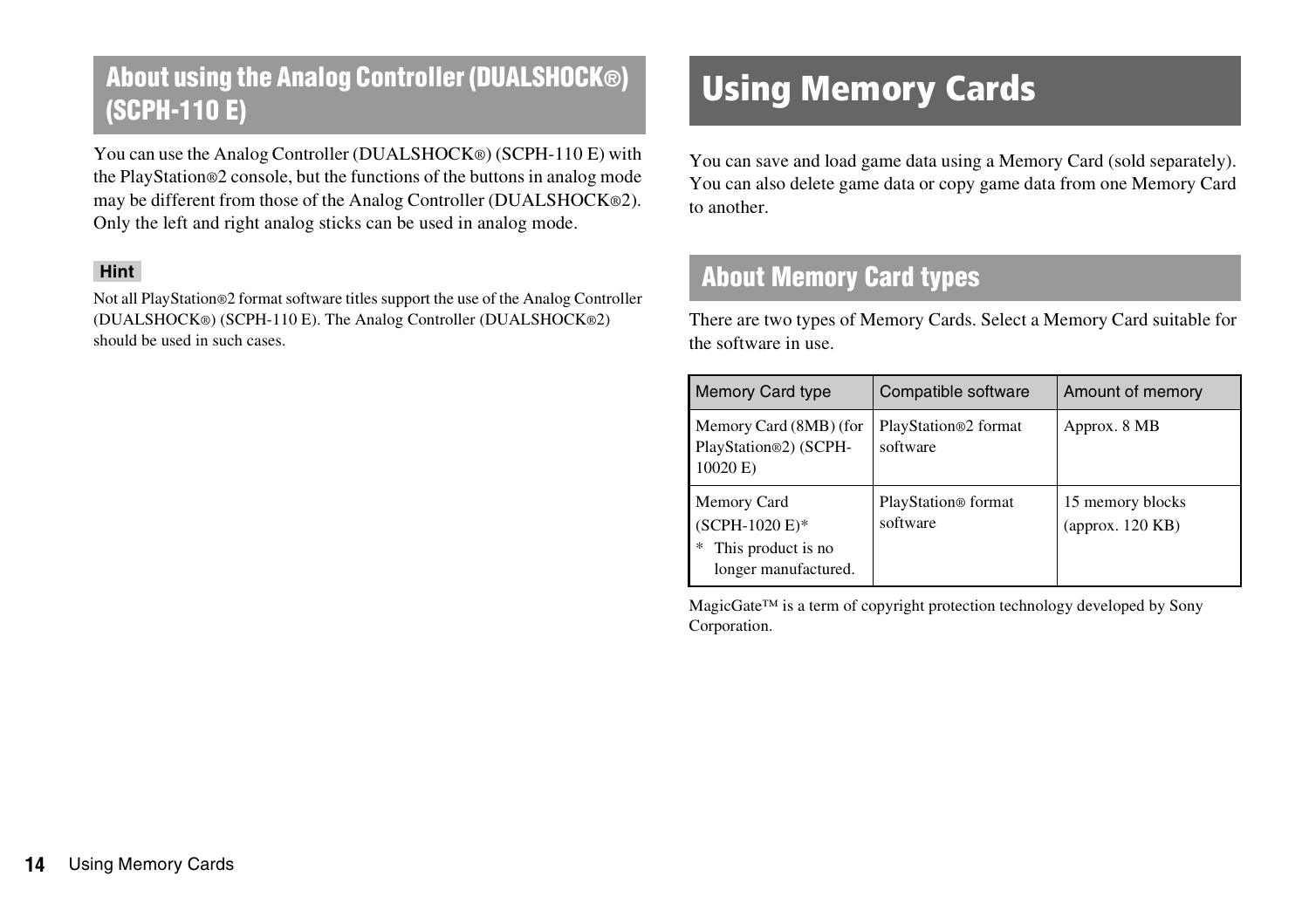### **Inserting a Memory Card**

Insert the Memory Card into a MEMORY CARD slot on the console front.



#### **Hint**

Some software titles designate a specific MEMORY CARD slot to use. Refer to the instructions supplied with the software for details.

### **Saving or loading game data**

Depending on the software, the procedure for saving or loading may vary. Refer to the instructions supplied with the software for details.

### <span id="page-14-0"></span>**Copying or deleting game data**

- **1 At the Browser screen ( [page 31\)](#page-30-4), use the directional buttons to select the icon for the Memory Card you want to use for copying or deleting data and then press the button.**
- **2 Select the icon for the data you want to copy or delete, and**  then press the  $\left(\times\right)$  button.

**3 Select "Copy" or "Delete", and then press the**  $\widehat{\infty}$  **button.** 

When copying game data, check that two Memory Cards are inserted in the console. If you have selected "Delete", skip to step 5.

**4 Select the destination, and then press the**  $\widehat{\infty}$  **button.** 

### **5** Select "Yes", and then press the  $\widehat{\infty}$  button.

While copying or deleting data, do not remove the Memory Cards.

### **6** When copying or deleting is completed, press the  $\circledcirc$  button.

#### **Hints**

- To view information about a game data item, select the icon for the data and then press the  $\overline{a}$  button to check the details.
- Compatibility between software and Memory Cards:
	- You cannot save or copy PlayStation®2 format software to a Memory Card (SCPH-1020 E).
- Using Memory Cards **15 Games** – You cannot save PlayStation® format game data to a Memory Card (8MB) (for PlayStation®2). You can, however, copy PlayStation® format game data from a Memory Card (SCPH-1020 E) to a Memory Card (8MB) (for PlayStation®2) for storage purposes. Note that such game data cannot be loaded directly from a Memory Card (8MB) (for PlayStation®2).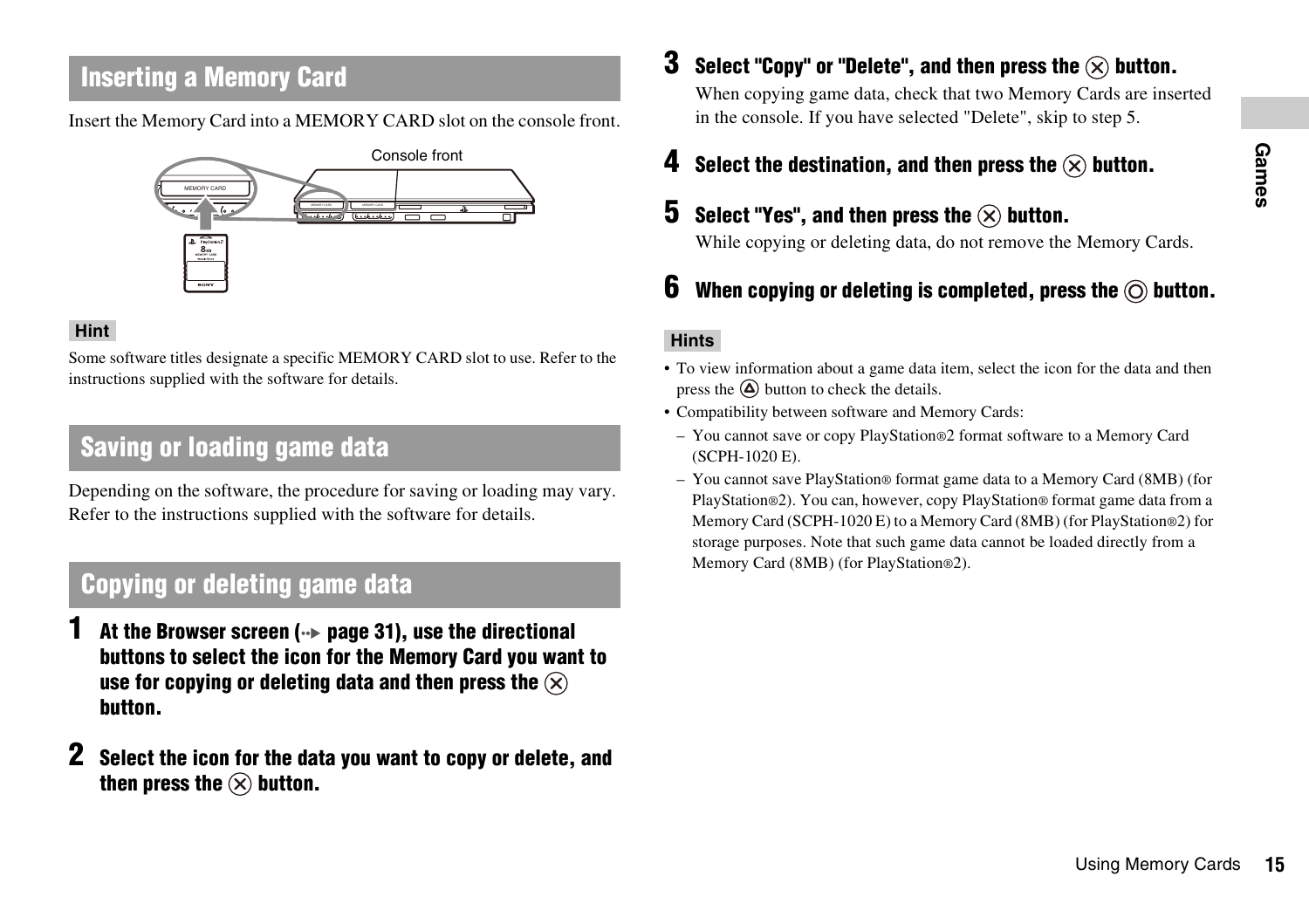# <span id="page-15-2"></span><span id="page-15-1"></span><span id="page-15-0"></span>Playing an audio CD

## **Playing a CD**

- Turn on the console and insert the disc  $(\cdot \cdot)$  [page 11\)](#page-10-2). Follow steps 1 to 4 of ["Starting a game"](#page-10-2). The track numbers are displayed.
- **2 Using the directional buttons, select the track number you want to play and then press the**  $\widehat{\times}$  **button.**

Playback begins.

#### **Hints**

- If you turn on the console after inserting a disc, the track numbers are displayed automatically.
- You can also start playback from the Browser screen (•• [page 31](#page-30-4)).

#### M **Caution**

To play an audio CD recorded in DTS format, you must connect a device with a DTS decoder to the DIGITAL OUT (OPTICAL) connector  $(\cdot \cdot)$  [page 7\)](#page-6-1). Note that an extremely loud noise may be emitted if the device does not have a DTS decoder or if it is connected to the AV MULTI OUT connector.

## **Operating the CD player during playback**

Using the directional buttons, select the icon for the desired track and then press the  $(\widehat{\mathsf{x}})$  button.

|   | Icon (button*)                    | Function                                             |
|---|-----------------------------------|------------------------------------------------------|
|   | $\blacktriangleleft$ (L1 button)  | Go to the beginning of the current or previous track |
|   | $\blacktriangleleft$ (L2 button)  | <b>Fast reverse</b>                                  |
|   | (R2 button)                       | <b>Fast forward</b>                                  |
|   | $\blacktriangleright$ (R1 button) | Go to the beginning of the next track                |
|   | (START button)                    | Start playback                                       |
| ш | (START button)                    | Pause playback                                       |
|   | (SELECT button)                   | Stop playback                                        |

\* You can operate directly by pressing the analog controller (DUALSHOCK®2) buttons shown in parentheses.

#### **Hint**

You can also use the DVD Remote Control (for PlayStation®2) (sold separately).

### **Ending audio CD playback**

### **Using the directional buttons, select ■ and then press the**  $(\widehat{\mathsf{x}})$  button.

Playback stops. Press the  $\triangleq$  (open) button on the console front to remove the disc.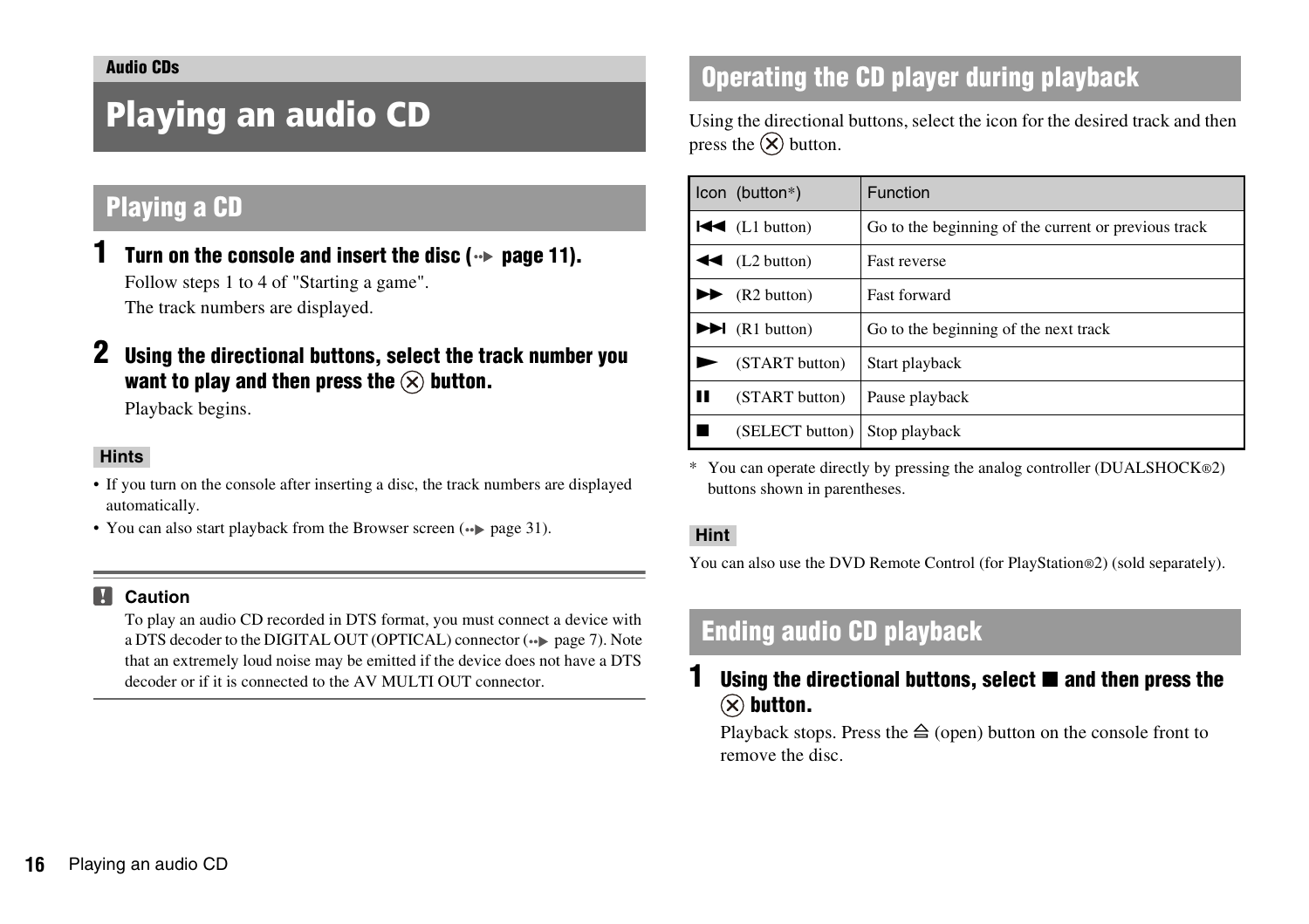## **Playing in various modes**

You can set for "Play Mode" and "Repeat".

| Play Mode | Normal  | Plays tracks as recorded on the CD |  |
|-----------|---------|------------------------------------|--|
|           | Program | Plays tracks in a specified order  |  |
|           | Shuffle | Plays tracks in a random order     |  |
| Repeat    | Off     | Does not play the CD repeatedly    |  |
|           | A11     | Plays all tracks repeatedly        |  |
|           |         | Plays a track repeatedly           |  |

At the Browser screen ( $\cdot\cdot$  [page 31\)](#page-30-4), use the directional **buttons to select the audio CD icon and then press the button.**

The Play Options screen is displayed.

- **2 Select "Play Mode" or "Repeat", and then press the button.**
- **3** Select the desired setting, and then press the  $\widehat{\times}$  button.

If you select "Program", the screen for specifying track order will be displayed. Select the tracks you want to play.

### **4 Press the**  $\odot$  **button.**

The Browser screen is displayed.

**5** Select the audio CD icon, and then press the  $\left(\times\right)$  button.

The track numbers are displayed, and the setting option is shown in the lower left of the screen.

**6** Select the desired track, and then press the  $\widehat{\mathbf{x}}$  button. Playback begins.

#### **Hints**

- **Playing the tracks**<br>
Screen and pressing<br>
Playing an audio CD 17 • You can also access the Play Options screen from the screen displaying the tracks by selecting the Audio CD icon in the upper left corner of the screen and pressing the  $\overline{(\Delta)}$  button.
- You can set "Play Mode" and "Repeat" at the same time.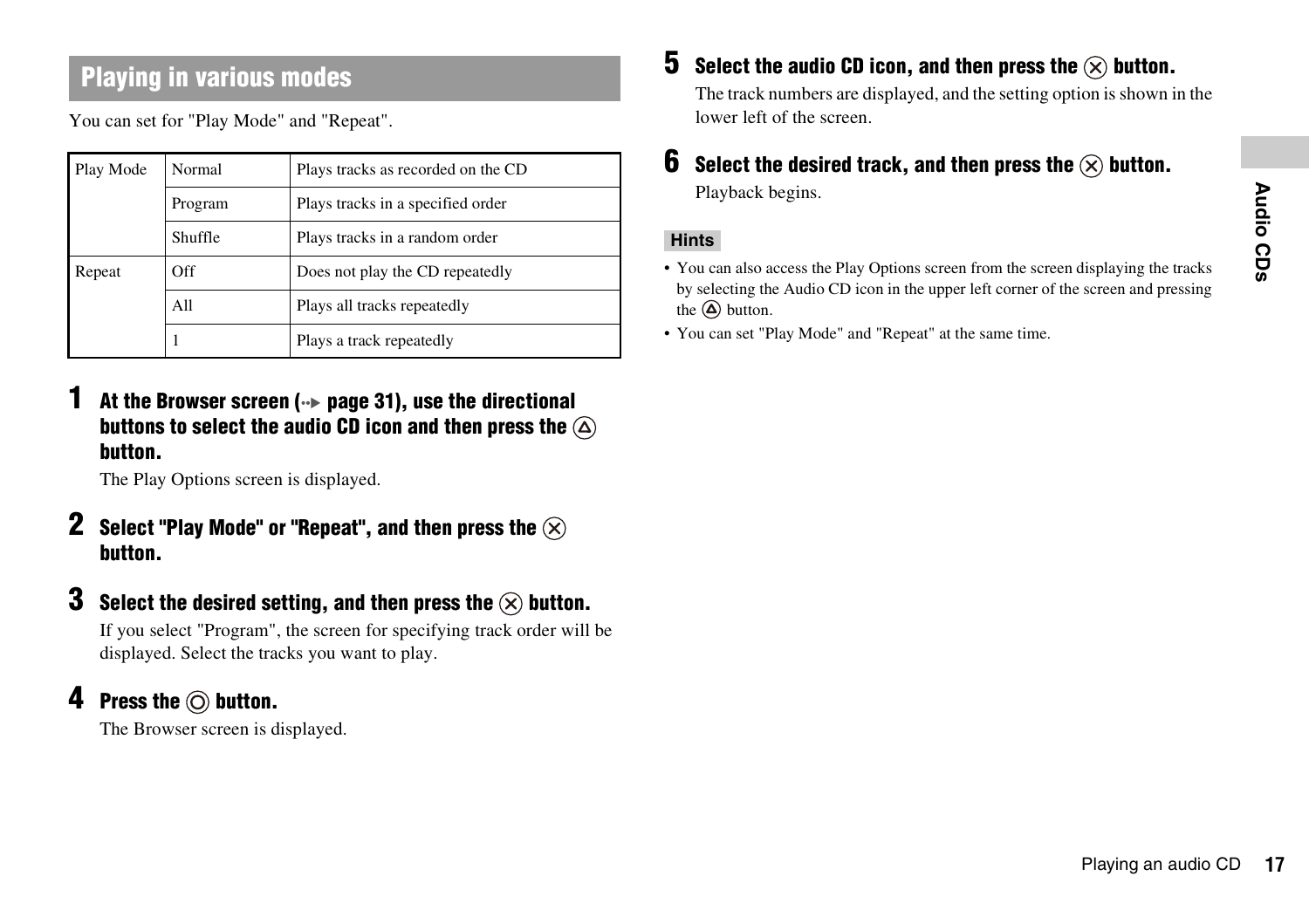#### <span id="page-17-0"></span>**DVDs**

# <span id="page-17-1"></span>Watching a DVD

#### You can operate the DVD player using the following methods.

- Using the on-screen Control Panel
- Operating directly using the Analog Controller (DUALSHOCK®2)
- Using the DVD Remote Control (for PlayStation®2) (sold separately)

The following instructions assume use of the Control Panel to operate the DVD player. Some operations may be different depending on the method used.

#### **Hints**

- For details about playing a DVD, refer to the instructions supplied with the DVD.
- The PlayStation®2 console plays disc content as recorded in the DVD software. Note that not all features are available on all DVDs.

### <span id="page-17-2"></span>**Using the Control Panel**

**1** Start playback of the DVD (→→ [page 20\)](#page-19-0).

### **2 Press the SELECT button.**

The Control Panel is displayed. If you press the SELECT button again, the display will change its position on the screen.



**3 Using the directional buttons, select an icon and then press**  the  $\widehat{\infty}$  button.

#### **Hint**

To turn off the Control Panel, press the SELECT button (once or twice), or press the button.

#### **Control Panel item list**

You can access the following options in the Control Panel.

| Icon |          | <b>Function</b>             |
|------|----------|-----------------------------|
|      | Menu     | Displays the DVD-Video menu |
|      | Top Menu | Displays the DVD-Video menu |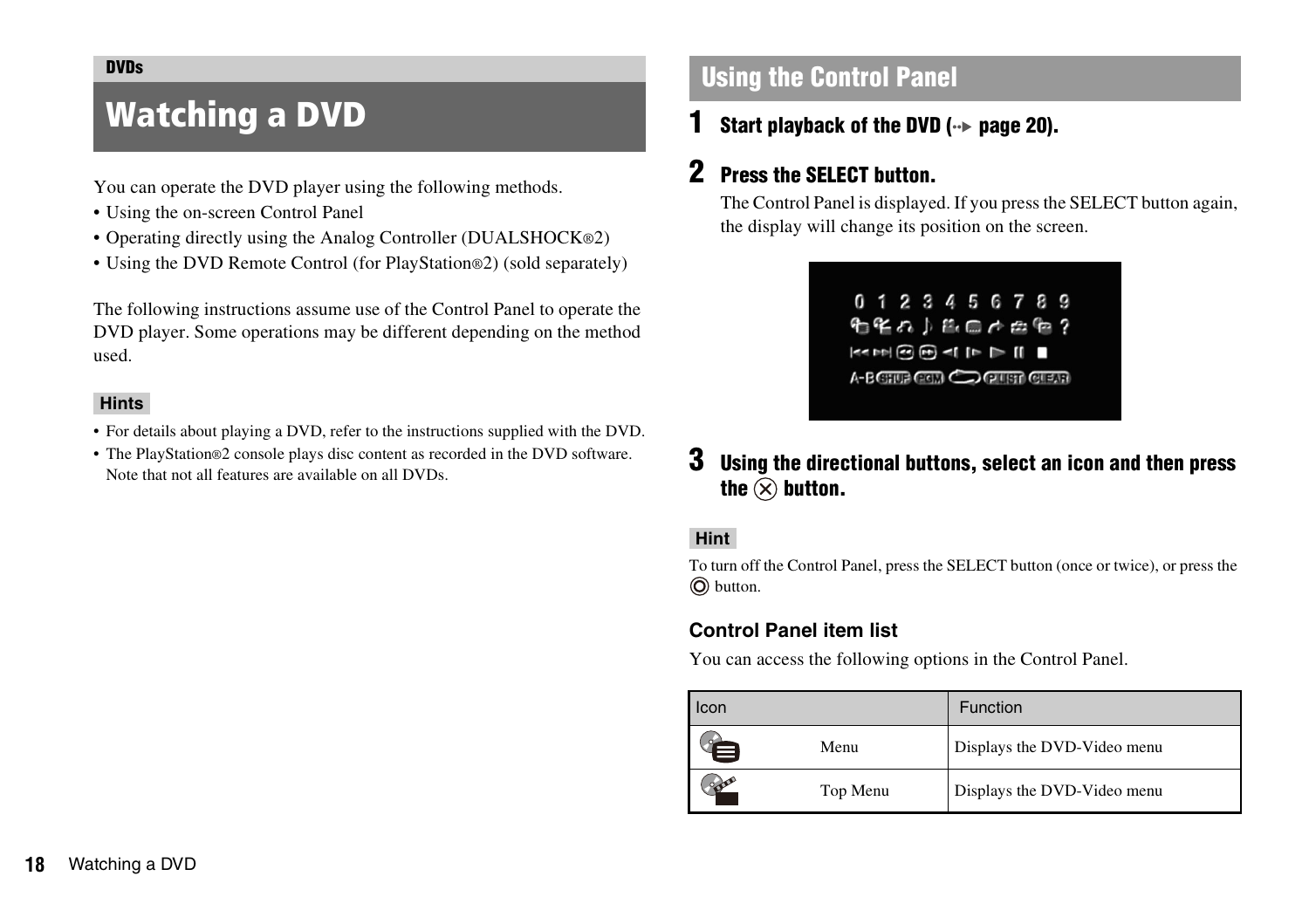| Icon    |                      | Function                                                                                                                                         |
|---------|----------------------|--------------------------------------------------------------------------------------------------------------------------------------------------|
|         | Return               | Returns to the previously selected screen<br>within the DVD's menu                                                                               |
|         | <b>Audio Options</b> | Displays and changes audio options on<br>DVDs with multiple audio tracks                                                                         |
|         | Angle Options        | Displays and changes viewing angles on<br>DVDs recorded with multi-angle options                                                                 |
| .       | Subtitle Options     | Displays and changes subtitle options on<br>DVDs with subtitle options                                                                           |
|         | Go To                | Skips to the selected title, chapter or the<br>specified time, and starts playback<br>$\left( \rightarrow \infty \right)$ page 20)               |
|         | Setup                | Displays and changes options for<br>language, picture quality, Parental Control<br>level, audio, etc. $(\rightarrow \rightarrow \text{page 24})$ |
|         | Time Display         | Displays the current title or chapter<br>number, the elapsed time, etc.<br>$\left( \rightarrow \infty \right)$ page 21)                          |
|         | Help                 | Displays the direct button functions of the<br>Analog Controller (DUALSHOCK®2)                                                                   |
| $0 - 9$ | Go to Chapter        | Used to enter the number of a chapter you<br>want to play $(\rightarrow \rightarrow \text{page } 20)$                                            |
| RENDE   | Previous/Next        | Returns/skips to the beginning of the<br>current, previous or next chapter                                                                       |
|         | Search               | Fast reverses/forwards playback                                                                                                                  |
|         | Slow                 | Changes to playback/reverse playback in<br>slow-motion                                                                                           |

| Icon                      |                    | Function                                                                                                                                                                                                                                                                                                          |      |
|---------------------------|--------------------|-------------------------------------------------------------------------------------------------------------------------------------------------------------------------------------------------------------------------------------------------------------------------------------------------------------------|------|
|                           | Play               | Starts playback                                                                                                                                                                                                                                                                                                   |      |
| Ш                         | Pause              | Pauses playback                                                                                                                                                                                                                                                                                                   |      |
|                           | Stop               | Stops playback (*) page 20)                                                                                                                                                                                                                                                                                       |      |
| $A - B$                   | A-B Repeat         | Specifies a scene for playback, and starts<br>playback of the scene that has been set<br>$\left( \rightarrow \blacktriangleright \text{ page } 23 \right)$                                                                                                                                                        | DVDs |
| <b>GIUD</b>               | Shuffle Play       | Begins playback of titles or chapters in a<br>random order $(\rightarrow \rightarrow \text{page } 23)$                                                                                                                                                                                                            |      |
| <b>PGM</b>                | Program Play       | Begins playback of titles or chapters in a<br>programmed sequence $(\rightarrow \rightarrow \text{page } 22)$                                                                                                                                                                                                     |      |
|                           | <b>Repeat Play</b> | Selects repeated playback of all the titles<br>on the disc, or one title or one chapter<br>$\left( \rightarrow \blacktriangleright \text{ page } 23 \right)$                                                                                                                                                      |      |
| <b>PLIST</b>              | Original/Play List | For DVD-RW discs (VR mode), selects<br>Original or Play List content to play<br>$\left( \rightarrow \blacktriangleright \text{ page } 22 \right)$                                                                                                                                                                 |      |
| <b>CLEAR</b>              | Clear              | Clears selected numbers or playback<br>modes $(\rightarrow \rightarrow \text{page } 24)$                                                                                                                                                                                                                          |      |
| <b>Hints</b><br>adjusted. |                    | • You can use "?" to check the options that can be accessed directly using the<br>buttons of the Analog Controller. To access the options directly using the<br>controller, you must clear the Control Panel from the screen.<br>• Depending on the playback mode, some options may not be available or cannot be |      |
|                           |                    | Watching a DVD                                                                                                                                                                                                                                                                                                    | 19   |

#### **Hints**

- You can use "?" to check the options that can be accessed directly using the buttons of the Analog Controller. To access the options directly using the controller, you must clear the Control Panel from the screen.
- Depending on the playback mode, some options may not be available or cannot be adjusted.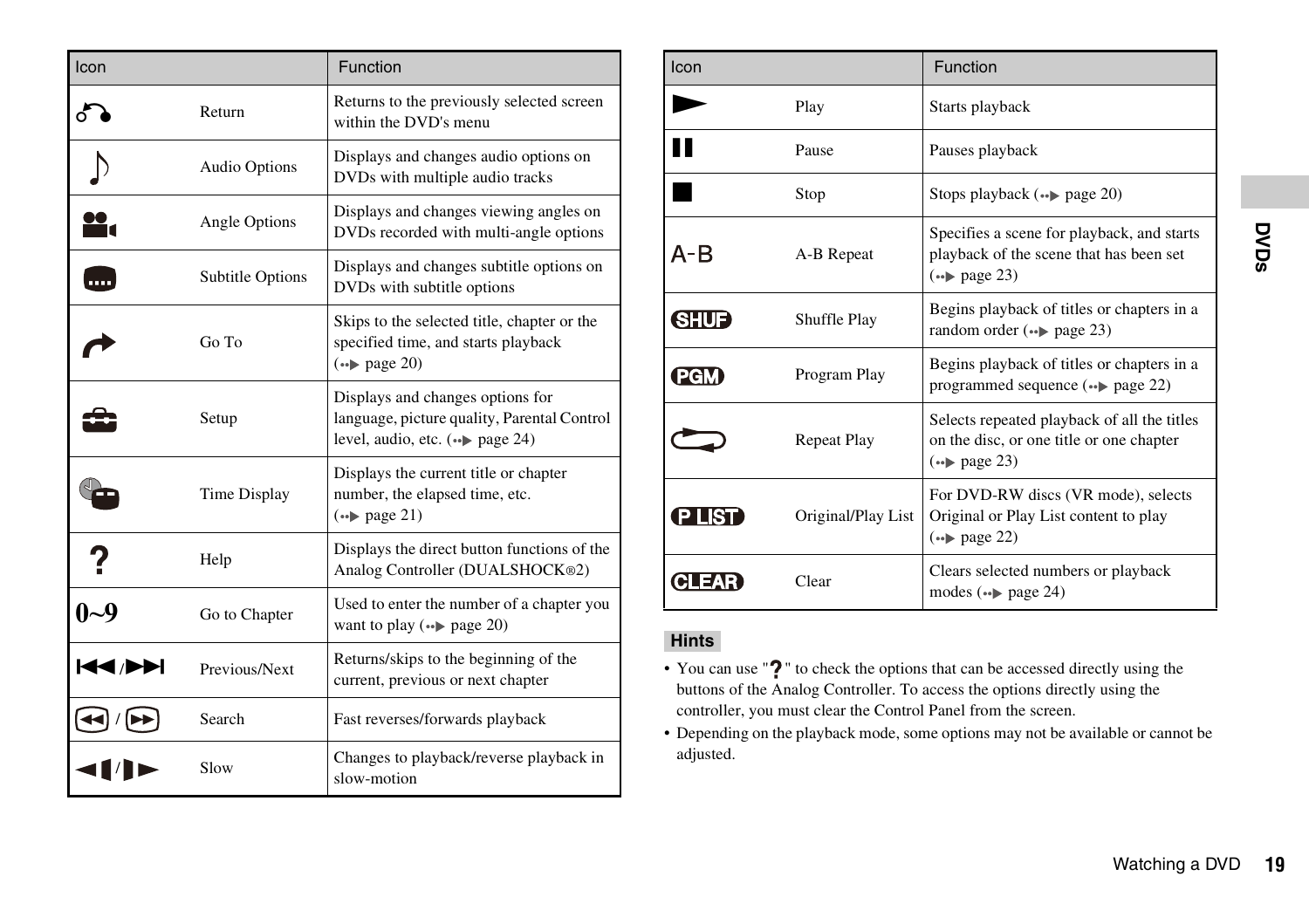### <span id="page-19-0"></span>**Playing a DVD**

**1 Turn on the console and insert a disc (** $\cdot\cdot\cdot$  **[page 11\)](#page-10-2).** Follow steps 1 to 4 of ["Starting a game"](#page-10-2). Playback begins.

#### **Hints**

- If you turn on the console after inserting a disc, playback will begin automatically.
- You can also start playback from the Browser screen  $(\cdot \cdot)$  [page 31](#page-30-4)).

## <span id="page-19-2"></span>**Ending DVD playback**  $\blacksquare$

**During playback, select ■ in the Control Panel (→→ [page 18](#page-17-2))** and then press the  $\mathcal{R}$  button.

Playback stops. Press the  $\triangleq$  (open) button on the console front, and then remove the disc.

## <span id="page-19-3"></span>**Playing a DVD from the last stopping point (Resume Play)**

- **During playback, select in the Control Panel (** $\cdot$ **<b>>** [page 18](#page-17-2)) and then press the  $\mathcal{R}$  button.
- **2 Select**  $\blacktriangleright$ **, and then press the**  $\widehat{\times}$  **button.**

Playback begins from the point where you stopped the disc in step 1.

### **To clear Resume Play**

After step 1, select **u** and then press the  $\hat{X}$  button.

### <span id="page-19-1"></span>**Selecting a specific scene for playback**

### **Selecting a scene by chapter number**

**1 During playback, select the desired chapter number in the Control Panel (** $\cdot\bullet$  [page 18\)](#page-17-2) and then press the  $\widehat{(\times)}$  button.

Playback of the selected chapter begins. If you want to play a chapter with a single digit number (i.e. 1-9), enter a leading zero. For example, enter as "01".

### **Selecting a scene by title number, chapter number or by specifying the time**

- **During playback, select <b>in** the Control Panel  $\left(\cdot\right)$  [page 18](#page-17-2)) and then press the  $\left(\cdot\right)$  button.
- **2 Select an item, and then press the**  $\widehat{\infty}$  **button.**

| Title                           | Specifies the title number                            |
|---------------------------------|-------------------------------------------------------|
| Chapter                         | Specifies the chapter number                          |
| C XX:XX:XX<br>(or $TXX:XX:XX$ ) | Specifies the elapsed time for the chapter (or title) |

### **3 Select the numbers for the desired scene, and then press the**   $(\widehat{\mathsf{x}})$  button.

Playback of the selected chapter begins.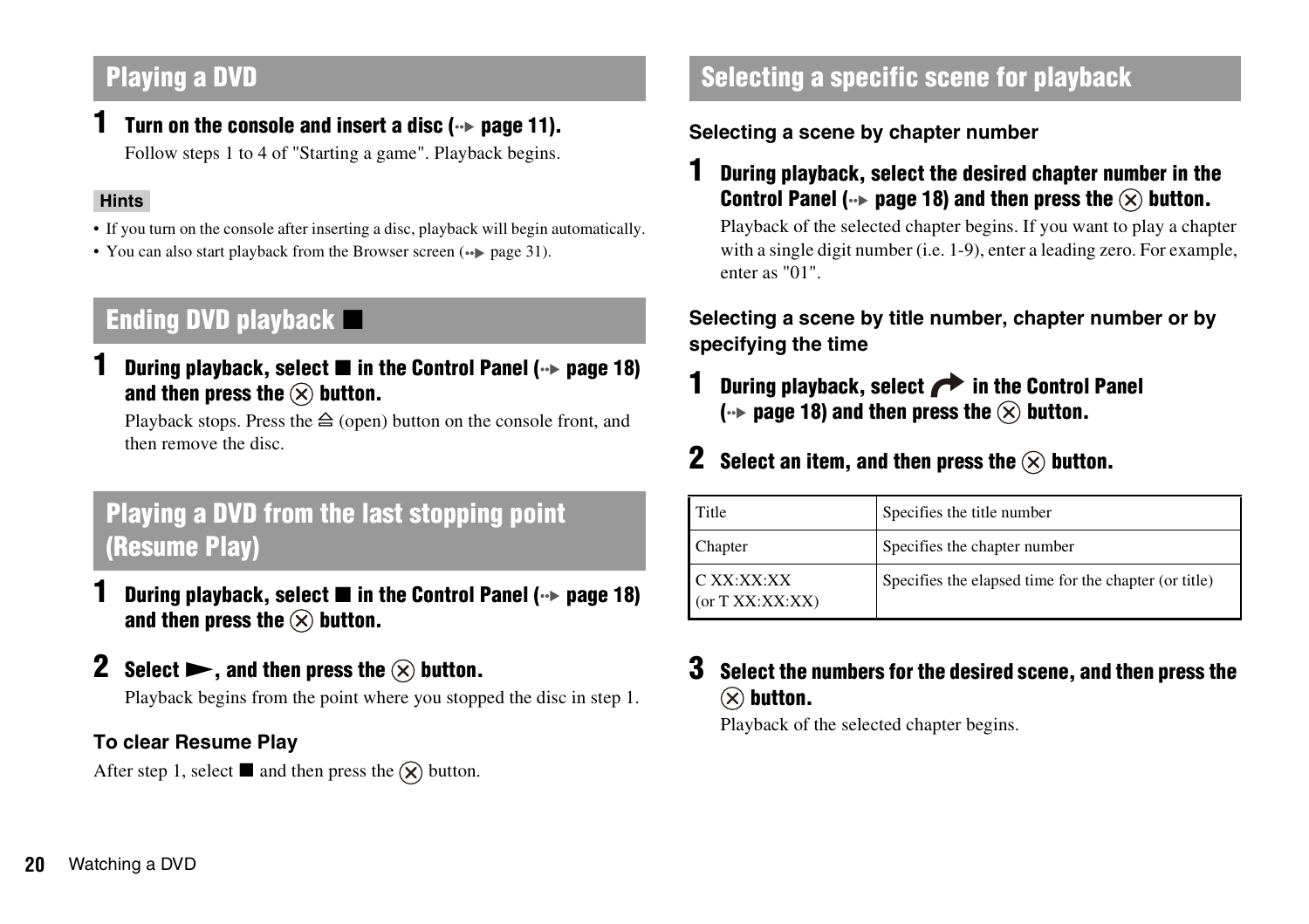### **Finding a particular point on a DVD (Search) Displaying playback information**  $\bigcirc$  **-**(◀◀) (▶▶

You can search either forwards or backwards to quickly locate a particular point on a DVD.

### **During playback, select**  $\odot$  **or**  $\odot$  **in the Control Panel**  $\left(\cdot\right)$  [page 18](#page-17-2)) and then press and hold the  $\left(\cdot\right)$  button.

Search speed changes as shown below when you press either the up or down directional button while holding down the  $\widehat{X}$  button.

- Search 3
- Search 2
- Search 1
- Slow

### **2 Release the**  $\widehat{\infty}$  **button when you reach the point you are searching for.**

Playback returns to normal speed.

#### **Hint**

To use the Analog Controller to Search during playback, press and hold down the L2 or R2 button to begin searching. Use the directional buttons to change speeds. Release the L2 or R2 button when you reach the point you are searching for.

<span id="page-20-0"></span>You can display information such as the current title number or elapsed time.

### **1 During playback, select in the Control Panel**  $\left(\cdot\right)$  [page 18\)](#page-17-2) and then press the  $\left(\cdot\right)$  button.

| Title X | Chapter $X$ |                        | Title number and chapter number   |  |
|---------|-------------|------------------------|-----------------------------------|--|
| Title X |             | Chapter X C XX:XX:XX   | Elapsed time of current chapter   |  |
| Title X |             | Chapter X C - XX:XX:XX | Remaining time of current chapter |  |
| Title X | Chapter X   | XX:XX:XX<br>T          | Elapsed time of current title     |  |
| Title X |             | Chapter X T - XX:XX:XX | Remaining time of current title   |  |
| (Off)   |             |                        |                                   |  |
|         |             |                        |                                   |  |
|         |             |                        |                                   |  |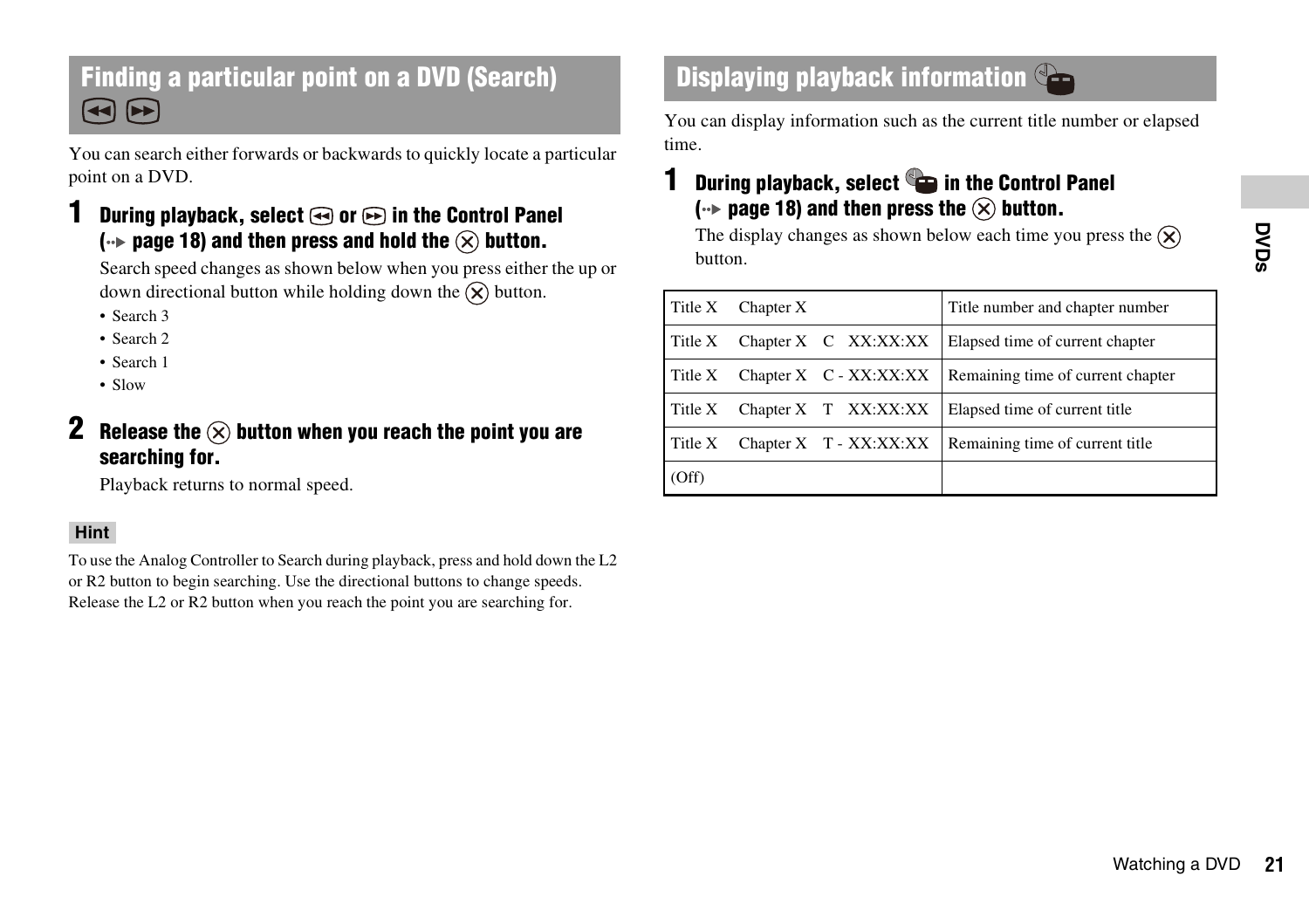### <span id="page-21-2"></span>**Selecting Original or Play List for DVD-RW playback**

When using a DVD-RW disc (VR mode), you can select the type of titles you want to play.

### **With playback stopped, select <b>PLSP** in the Control Panel  $\left(\cdot\right)$  [page 18](#page-17-2)) and then press the  $\left(\cdot\right)$  button.

Original and Play List will be selected in turn each time you press the  $(\widehat{\mathsf{x}})$  button.

| Original  | Plays content in the originally recorded sequence       |
|-----------|---------------------------------------------------------|
| Play List | Plays edited content. Play List is the default setting. |

#### **Hints**

- Slow-motion play in reverse is not available for DVD-RW discs (VR mode).
- You cannot use this function with Resume Play. Clear Resume Play  $(*\triangleright$  [page 20](#page-19-3)) before selecting this feature.

# <span id="page-21-0"></span>Using the playback modes

Using the various playback modes, you can play titles or chapters in the order you want or repeat playback of a specific scene. There are four playback modes:

- Program Play  $\left( \rightarrow \right)$  [page 22](#page-21-1))
- Shuffle Play  $(\rightarrow \rightarrow$  [page 23\)](#page-22-1)
- Repeat Play  $(\rightarrow \rightarrow$  [page 23](#page-22-2))
- A-B Repeat  $(\cdot \triangleright$  [page 23](#page-22-0))

The following instructions assume use of the Control Panel  $\rightarrow$  [page 18\)](#page-17-2) to operate the DVD player.

#### **Hints**

- You can play combinations of Program Play, Shuffle Play, and Repeat Play. Note, however, that some Shuffle Play or Repeat Play options may not be available depending on the combination.
- The PlayStation®2 console plays disc content as recorded in the DVD software.

### <span id="page-21-1"></span>**Program Play**

You can create programmes to play titles and chapters in any order.

- **1 During playback, select <b>CGM** in the Control Panel  $\left(\cdot\right)$  [page 18](#page-17-2)) and then press the  $\left(\overline{\times}\right)$  button.
- **2 Select a programme number, and then press the**  $\widehat{\times}$  **button.** If no programmes have been set, the only option will be "1. Title".
- **3** Select the title number, and then press the  $\left(\times\right)$  button.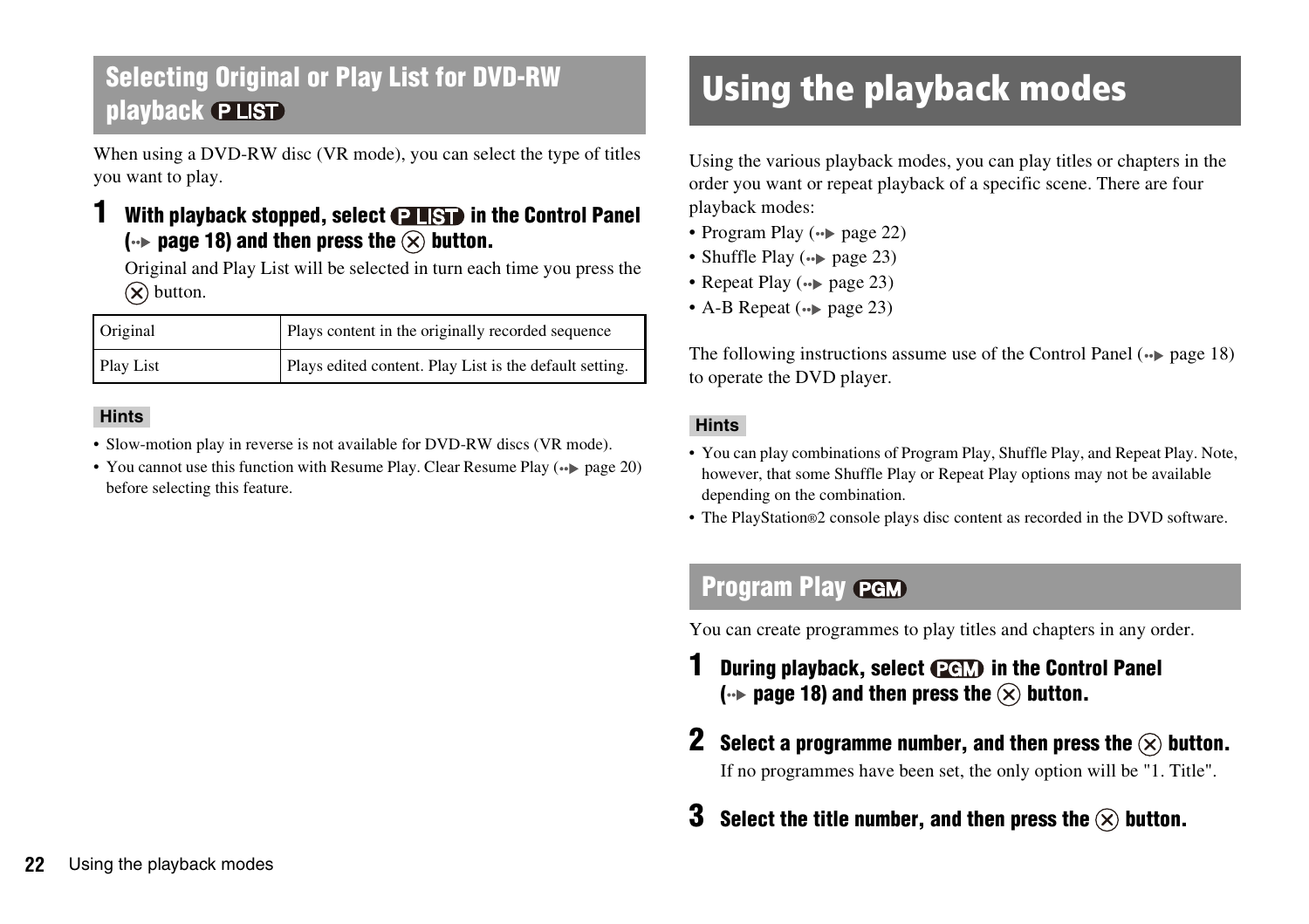### **4 Select the chapter number, and then press the**  $\widehat{\infty}$  **button.**

To play all the chapters, select "All". Repeat steps 2 to 4 to set other titles or chapters.

### **5 Press the START button.**

Program Play begins.

### **Hint**

The setting will not be cleared after Program Play finishes.

## <span id="page-22-1"></span>**Shuffle Play SHUF**

You can set this option for random playback of all titles or chapters recorded on a disc. Playback order will be different each time Shuffle Play is used.

### **1 Select**  $\bigoplus$  **<b>1 III** in the Control Panel ( $\cdot$ **)** [page 18](#page-17-2)), and then **press the**  $\circledtimes$  **button.**

The display changes as shown below each time you press the  $(\hat{\mathbf{X}})$ button.

| Title Shuffle          | Plays titles in random order   |
|------------------------|--------------------------------|
| <b>Chapter Shuffle</b> | Plays chapters in random order |
| Shuffle Off            | Clears Shuffle Play            |

## **2 Select**  $\blacktriangleright$ , and then press the  $\widehat{\times}$  button.

## <span id="page-22-2"></span>**Repeat Play**

You can set this option to play titles or chapters repeatedly.

### **1 Select**  $\leftarrow$  **1 in the Control Panel** ( $\rightarrow$  **page 18**), and then **press the**  $\circledtimes$  **button.**

The display changes as shown below each time you press the  $(\widehat{\mathsf{x}})$ button.

| button.                               |                                                                                                                                                                                                       | DVDs |
|---------------------------------------|-------------------------------------------------------------------------------------------------------------------------------------------------------------------------------------------------------|------|
| Disc Repeat                           | Repeats playback of all titles                                                                                                                                                                        |      |
| <b>Title Repeat</b>                   | Repeats playback of one title                                                                                                                                                                         |      |
| <b>Chapter Repeat</b>                 | Repeats playback of one chapter                                                                                                                                                                       |      |
| Repeat Off                            | Clears Repeat Play                                                                                                                                                                                    |      |
| <b>A-B Repeat A-B</b>                 | Select $\blacktriangleright$ , and then press the $\widehat{\times}$ button.                                                                                                                          |      |
|                                       | You can set a specific scene to be played repeatedly.                                                                                                                                                 |      |
|                                       | During playback, select $A-B$ in the Control Panel<br>(→ page 18) and then press the $\otimes$ button at the point you<br>want to start repeated playback.<br>The starting point (point $A$ ) is set. |      |
| 2<br>playback.<br>from A to B begins. | Press the $(x)$ button at the point you want to end repeated<br>The ending point (point B) is set, and repeated playback of the section                                                               |      |
|                                       | Using the playback modes                                                                                                                                                                              | 23   |

### **2 Select**  $\blacktriangleright$ , and then press the  $\otimes$  button.

### <span id="page-22-0"></span>**A-B Repeat**

### **2 Press the**  $\widehat{\infty}$  **button at the point you want to end repeated playback.**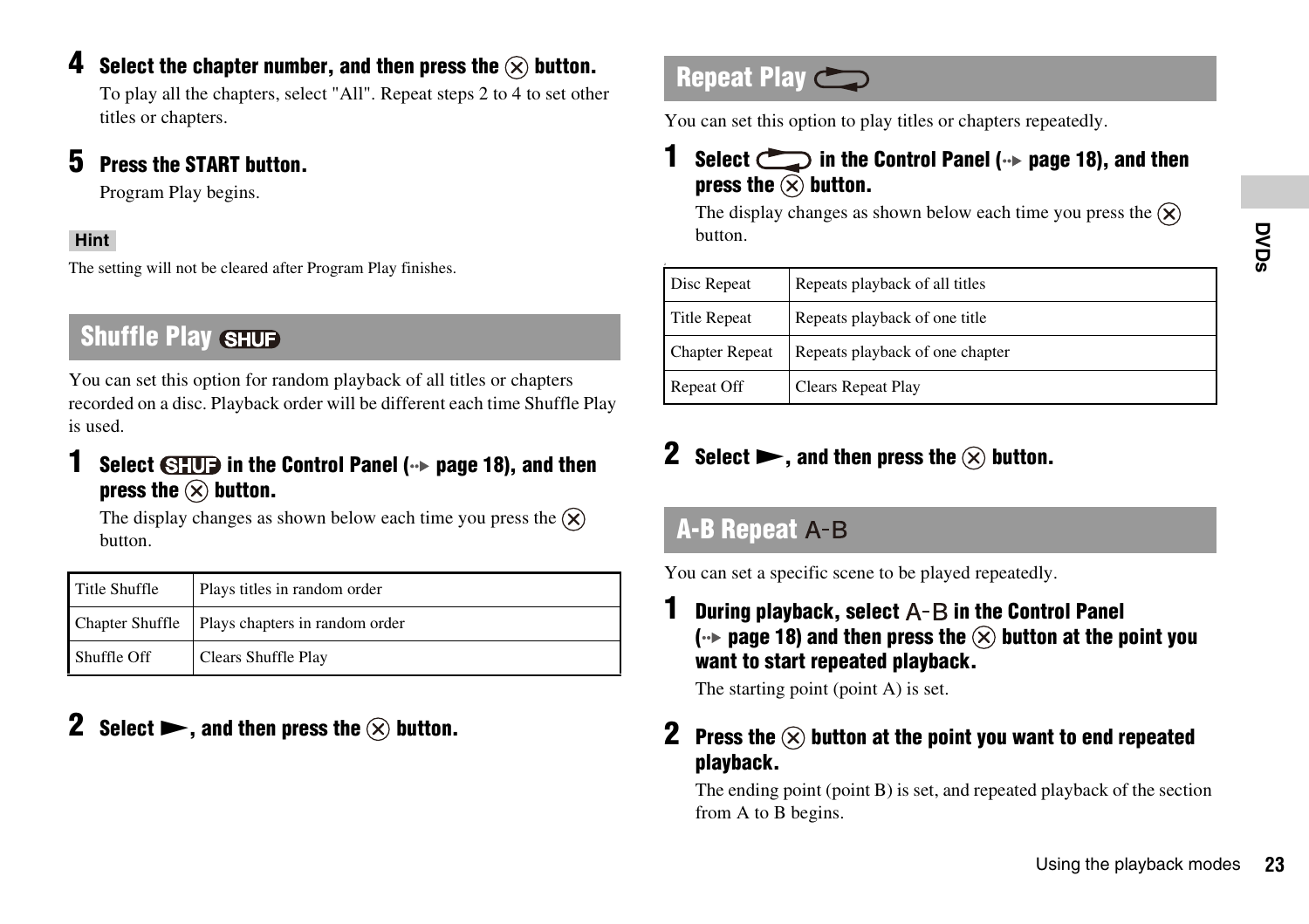Clears playback modes to allow normal playback.

### **1 Select**  $\overline{G}$  **<b>17AP** in the Control Panel ( $\rightarrow$  [page 18](#page-17-2)), and then **press the**  $\widehat{\times}$  **button.**

A message stating, "Play mode contents cleared", is displayed and the console returns to normal playback.

#### **Hint**

If multiple playback modes have been set in a combination, all playback modes are cleared.

# <span id="page-23-1"></span>**Clearing playback modes CLEAR Adjusting DVD player settings**

<span id="page-23-0"></span>You can use the Control Panel to adjust DVD player settings, such as the language for subtitles, audio language, and Parental Control level.

#### **Hints**

- Some DVDs do not support all settings. The PlayStation®2 console plays disc content as recorded in the DVD software. If the DVD does not support the features listed, you will not be able to change the settings.
- The following options are not available during playback or Resume Play. Clear Resume Play  $(*\blacktriangleright)$  [page 20](#page-19-3)) before changing these settings.
- "Menu", "Audio" and "Subtitles" in Language Setup
- "TV Type" and "Progressive" in Screen Setup
- "Parental Control" in Custom Setup
- "DTS" and "Audio Track Auto Select Mode" in Audio Setup

You can change DVD player settings using the following procedure:

### **1 Select**  $\frac{1}{2}$  **in the Control Panel (**→ [page 18\)](#page-17-2), and then press the  $\circledtimes$  button.

The Setup icon bar is displayed.

### **2 Select the icon for the setting you want to change, and then press the**  $\widehat{\times}$  **button.**

The current setting for each item is displayed.

### **3** Select the desired item, and then press the  $\left(\times\right)$  button.

The menu option becomes active and can be selected.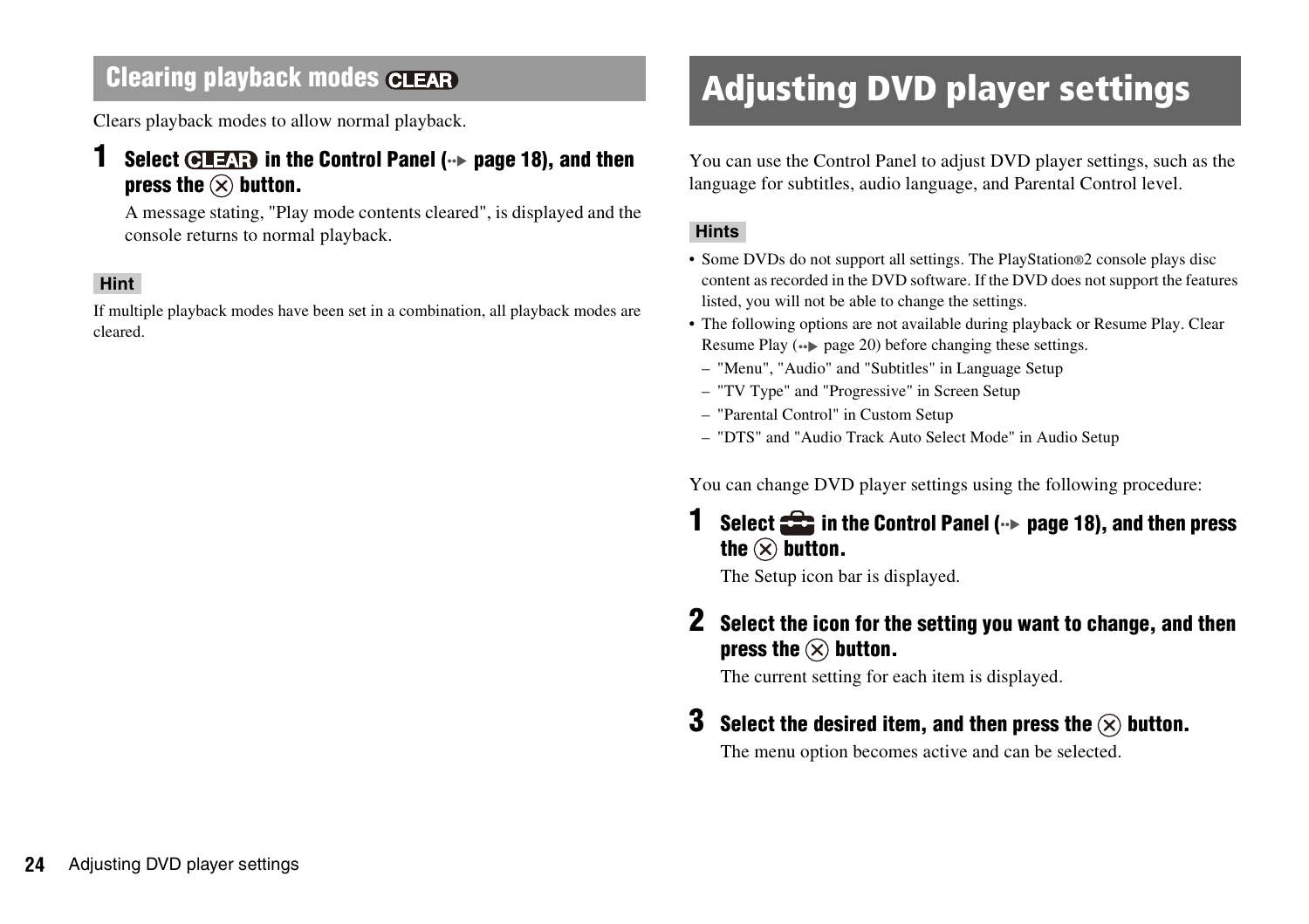### **4** Select the desired setting, and then press the  $\widehat{\infty}$  button.

The setting of the item is completed. For details, see the instructions for each item  $(\rightarrow \rightarrow \rightarrow$  [pages 25](#page-24-0) to [30\)](#page-29-0).

#### **Hints**

- The default setting for each menu item is underlined in the explanations below.
- To return to the Control Panel after making settings, press the SELECT button.
- Settings are saved when you do any of the following:
- Stop playback (including stopping Resume Play)
- Open the disc cover

## <span id="page-24-0"></span>**Setting language options**

In "Language Setup" you can choose the language for the DVD's menu, audio and subtitles. Note that if you select a language that is not recorded on the DVD, one of the recorded languages is selected automatically.

| Menu      | Selects the language for the DVD's menu        |
|-----------|------------------------------------------------|
| Audio     | Selects the language for the DVD's audio track |
| Subtitles | Selects the language for the DVD's subtitles   |

#### **Hint**

If you select "Audio Follow" for subtitles, the subtitle language will automatically be set to match the language selected for the DVD's audio track.

## **Setting TV display options**

In the Screen Setup menu, you can set the screen size (aspect ratio) and other options that affect picture quality.

### <span id="page-24-1"></span>**TV Type**

You can set the aspect ratio to match the screen of the connected TV.

| 16:9           | Select this option when using a widescreen TV or a standard<br>TV with special 16:9/widescreen functionality.                                                                    | DVDs |
|----------------|----------------------------------------------------------------------------------------------------------------------------------------------------------------------------------|------|
| 4:3 Letter Box | Select this option when using a standard TV. This setting<br>displays a wide picture with margins on the upper and lower<br>portions of the screen.                              |      |
| 4:3 PAN SCAN   | Select this option when using a standard TV. This setting<br>displays a picture adjusted to the height of the screen, cutting<br>off portions at left and right that do not fit. |      |
| <b>Hint</b>    | When you set "Progressive" to "On", "TV Type" is automatically set to "16:9".                                                                                                    |      |
|                |                                                                                                                                                                                  |      |
|                | Adjusting DVD player settings                                                                                                                                                    | 25   |

### **Hint**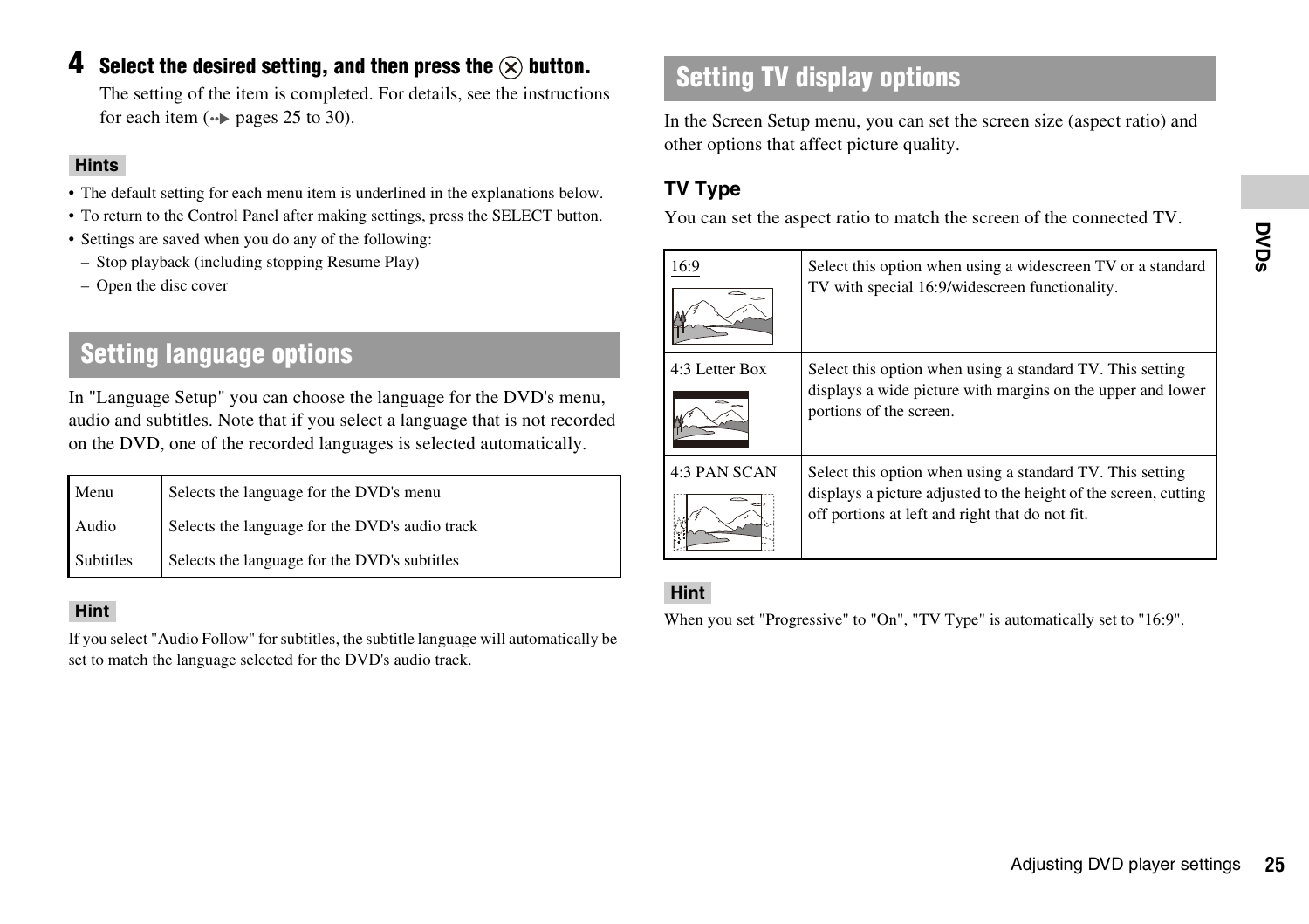### **DNR (Digital Noise Reduction)**

You can use this setting to help reduce roughness in the on-screen image and produce a cleaner picture.

| Off              | DNR is not used.                    |
|------------------|-------------------------------------|
| DNR1             | Increases picture quality           |
| DNR <sub>2</sub> | Increases picture quality (maximum) |

#### **Hints**

- "DNR2" is more effective for reducing image roughness than "DNR1", but in some cases an afterimage may appear. If this occurs, select "Off".
- The DNR function may produce limited results on some DVDs.
- When you set "Progressive" to "On", "DNR" is automatically turned off and cannot be turned on.

### **Outline Sharpening**

You can sharpen or soften the outline of the on-screen image. The higher the value, the sharper the outline. Normally, select "0".



#### **Hint**

Depending on the DVD, Outline Sharpening may produce limited results.

### **Display**

During playback, you can display playback status information in the top right corner of the screen for a few seconds.

| Qn         | Playback status information is displayed for a few seconds. |
|------------|-------------------------------------------------------------|
| <b>Off</b> | Playback status information is not displayed.               |

### **Progressive**

You can display an image in which the picture updates all the lines in one pass. In most cases, this results in a clearer, flicker-free image. This feature is available only if your TV and AV Cable\* support progressive scan (480p).

\* The Component AV Cable (sold separately) is compatible with progressive scan.

| On  | Select this option when the console is connected to a TV that supports<br>progressive scan $(480p)*$ |
|-----|------------------------------------------------------------------------------------------------------|
| Off | Select this option when the console is connected to a standard TV.                                   |

\* The DVD player's progressive scan mode is only available when playing a disc recorded in NTSC format, and viewed on a TV that supports progressive scan (480p).

#### **Hints**

- If picture quality is reduced or no image is displayed, set "Progressive" to "Off" when the console is connected to a TV without the necessary equipment. If you accidentally set this option to "On" for such a TV, picture quality may be reduced or the picture may not be displayed. To clear the setting, follow these steps:
	- **1** Check that you have a DVD in the console.
	- **2** Press the  $\mathsf{I\!}/\mathrm{I\!}/\mathrm{O}$  (on/standby)/RESET button on the console front. Then press and hold down the START button of the Analog Controller (DUALSHOCK®2) in controller port 1 until the DVD picture is displayed. The "Progressive" setting is returned to "Off", allowing the DVD-Video to be displayed as normal. You can also cancel this setting using the "Clear Progressive Setting" ( $\rightarrow$  [page 36\)](#page-35-0) option in the Version Information screen.
- DVDs can contain video-based and film-based material, which use different frame rates. When playing video-based material using progressive scan, some images may appear unnatural. If this occurs, set "Progressive" to "Off" and view in standard interlace mode.
- When you set "Progressive" to "On", "TV Type"  $\leftrightarrow$  [page 25\)](#page-24-1) is automatically set to "16:9".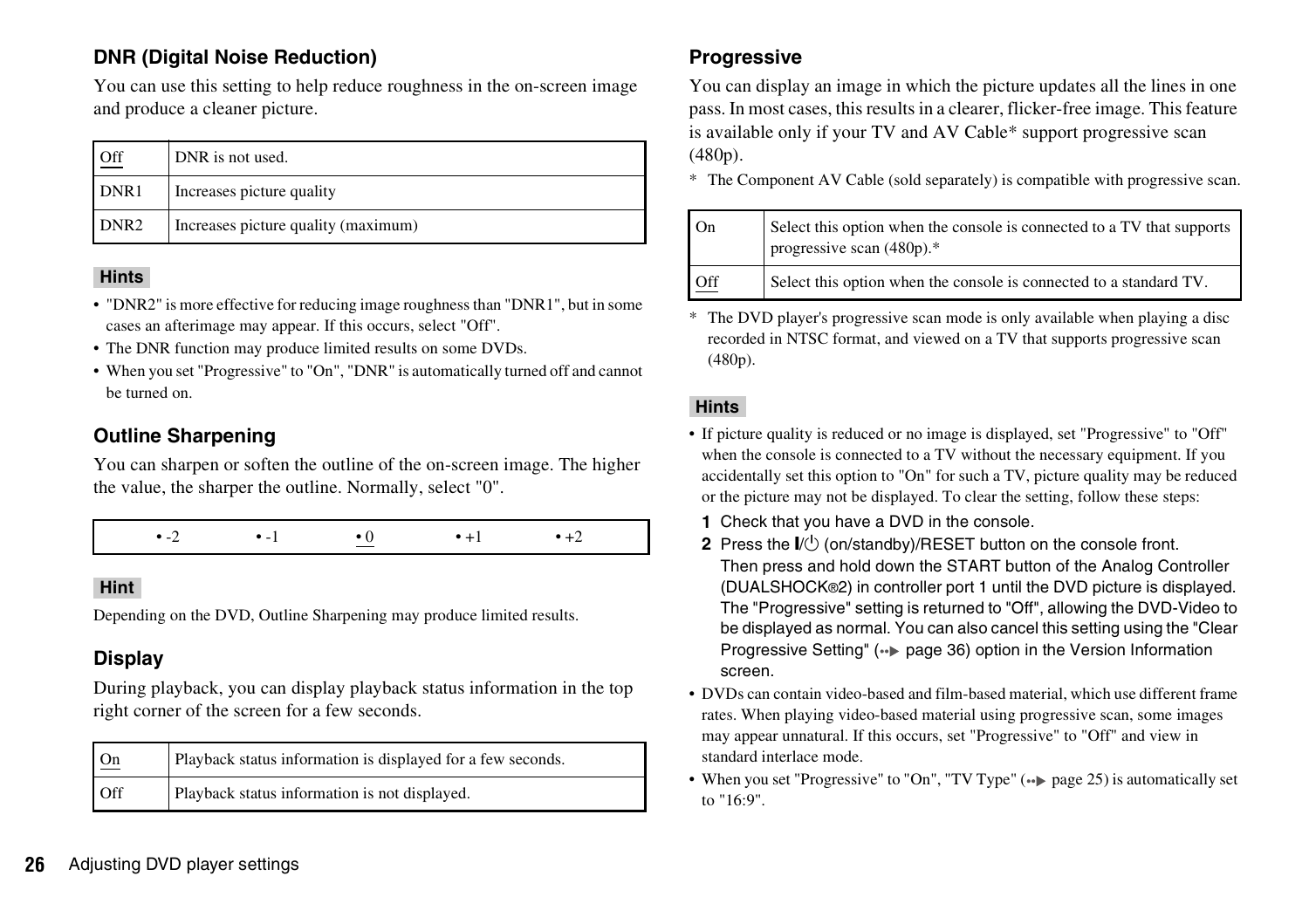• DVD-RW disc (VR mode) content can only be viewed in standard interlace format. The "Progressive" option is not available when playing such content.

### **Setting viewer options**

#### **Pause mode**

You can use this option to set a picture status when playback is paused.

| Auto  | A picture with moving elements is displayed without jitter. Normally<br>select this position. |
|-------|-----------------------------------------------------------------------------------------------|
| Frame | A picture without moving elements can be displayed at high resolution.                        |

### <span id="page-26-1"></span>**Parental Control**

In some regions, the viewing of some DVD content may be restricted based on viewer age or other factors. You can use the Parental Control feature to restrict the level of content that may be viewed through your console.

The lower the value, the stricter the restriction.

### <span id="page-26-0"></span>**Setting Parental Control**

### **Select "Parental Control", and then press the**  $\widehat{\times}$  **button.**

The screen for registering a password is displayed. If a password has already been registered, the screen for confirming the password is displayed.

### **2 Select a number, and then press the**  $\widehat{\times}$  **button.**

Repeat step 2 to enter a four-digit password. If you want to clear a number, press the  $\odot$  button. When registering a password, you are required to enter it again for confirmation.

**Select "Region", and then press the**  $\widehat{\times}$  **button.** 

The list of region options is displayed.

### **4 Select the region to base the Parental Control level on, and**  then press the  $\widehat{\times}$  button.

If you select "Other", see ["Region code list"](#page-27-0)  $(\rightarrow \rightarrow$  [page 28\)](#page-27-0).

**5** Select "Level", and then press the  $\widehat{\infty}$  button. The list of level options is displayed.

### **6** Select a restriction level, and then press the  $\widehat{\times}$  button.

### **To clear Parental Control**

**Press the**  $\bigotimes$  **button.**<br> **Press the**  $\bigotimes$  **button.**<br>
<br> **Example 27 DVD** player settings 27 With DVD playback stopped, go to step 6 in ["Setting Parental Control"](#page-26-0) and set "Level" to "Off".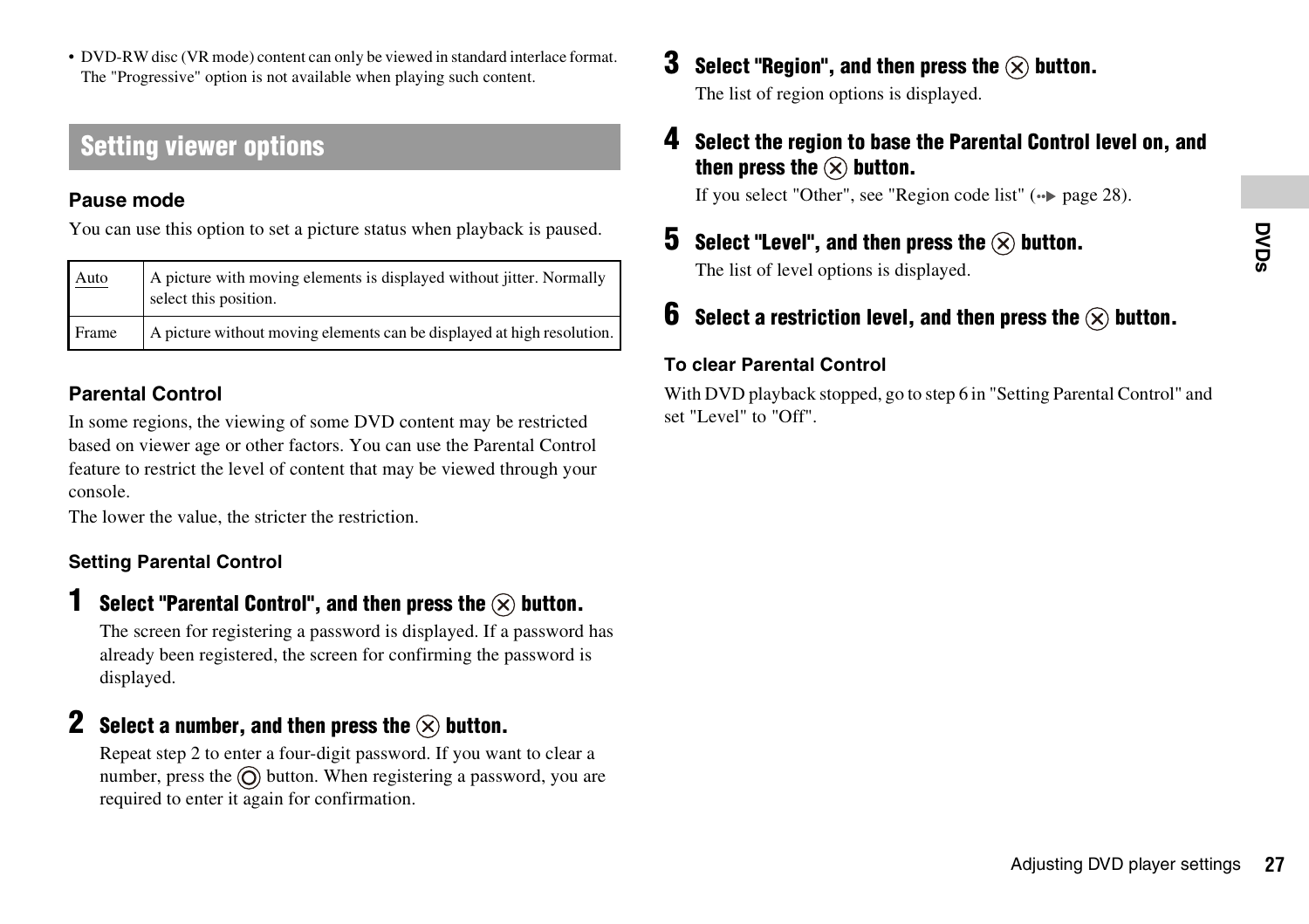#### <span id="page-27-0"></span>**Region code list**

To enter a Parental Control region code, select "Other" in step 4 of "Setting Parental Control" ( $\rightarrow$  [page 27\)](#page-26-1). Use the directional buttons to select the first letter, and then press the right directional button. Then select the next letter and press the  $\chi$  button.

| Region    | Code      | Region         | Code      |
|-----------|-----------|----------------|-----------|
| Austria   | AT        | Malaysia       | MY        |
| Belgium   | BE        | Netherlands    | NL        |
| Canada    | CA        | Norway         | NO        |
| China     | CN        | Philippines    | PH        |
| Denmark   | DK        | Russia         | <b>RU</b> |
| Finland   | FI        | Singapore      | SG        |
| France    | <b>FR</b> | Spain          | ES        |
| Germany   | DE        | Sweden         | <b>SE</b> |
| Hong Kong | <b>HK</b> | Switzerland    | <b>CH</b> |
| Indonesia | ID        | Taiwan         | TW        |
| Italy     | IT        | Thailand       | TH        |
| Japan     | JP        | United Kingdom | <b>GB</b> |
| Korea     | <b>KR</b> |                |           |

### **Changing your password**

In step 2 of ["Setting Parental Control"](#page-26-0)  $\leftrightarrow$  [page 27\)](#page-26-1), complete the following steps:

### **1 Using the directional buttons, select "Change Password" and**  then press the  $\widehat{\times}$  button.

The screen for changing the password is displayed.

### **2** Select a number, and then press the  $\widehat{\infty}$  button.

Repeat step 2 to enter a four-digit password. You are required to enter it again for confirmation.

### **Temporary override of Parental Control restrictions**

### *Start playback of the DVD (↔***▶ [page 20\)](#page-19-0).**

You will be prompted to temporarily change the Parental Control level to allow playback. This usually occurs immediately at disc start-up but may also occur at different times depending on the DVD.

### **2 Using the directional buttons, select "Yes" and then press the**   $(\widehat{\mathsf{x}})$  button.

The screen for entering the password is displayed.

### **3** Select a number, and then press the  $\widehat{\infty}$  button.

Repeat step 3 to enter the four-digit password. After entering the password, playback will begin again. When DVD playback is stopped, the Parental Control level returns to the original setting.

#### **Hints**

- If you forget your password, see the Quick Reference manual  $(\rightarrow \rightarrow$  [page 2](#page-1-0)).
- If you do not set a password, you cannot change the Parental Control settings.
- Some DVDs with the Parental Control feature do not allow use of playback modes  $\leftrightarrow$  [pages 22](#page-21-0) to [23\)](#page-22-0).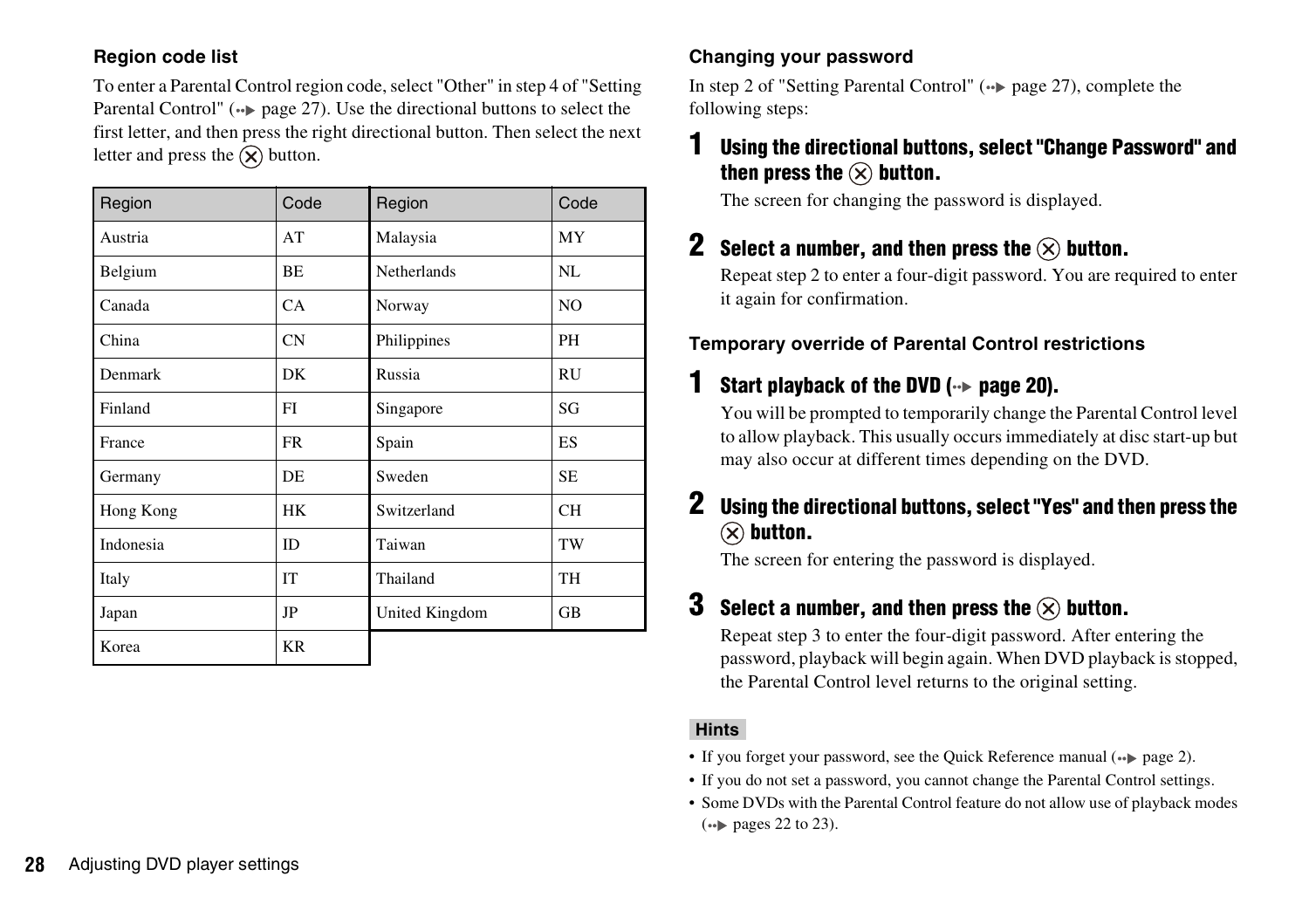### **Setting sound options**

### <span id="page-28-0"></span>**Audio Digital Out**

You can switch the method of outputting the audio signal when you connect the following audio devices to the DIGITAL OUT (OPTICAL) connector.

#### **IV Caution**

When the console is connected to an audio device without a Dolby Digital, DTS or MPEG decoder, set "Dolby Digital", "DTS" and "MPEG" to "Off". If you set these options to "On" without the necessary decoder, you may have no sound or an extremely loud noise may be emitted.

### <span id="page-28-1"></span>**Digital Out (Optical)**

This option sets the type of output for the DIGITAL OUT (OPTICAL) connector.

| On  | Select this option when you want sound (audio signal) to be output<br>through the DIGITAL OUT (OPTICAL) connector.<br>Settings for "Dolby Digital", "DTS" and "MPEG" are displayed. |
|-----|-------------------------------------------------------------------------------------------------------------------------------------------------------------------------------------|
| Off | Select this option when you do not want sound to be output through the<br>DIGITAL OUT (OPTICAL) connector.<br>Settings for "Dolby Digital", "DTS" and "MPEG" are not displayed.     |

### **Dolby Digital**

This option sets Dolby Digital as the output signal for the DIGITAL OUT (OPTICAL) connector.

| On  | Select this option when the console is connected to an audio device<br>with a built-in Dolby Digital decoder.    |
|-----|------------------------------------------------------------------------------------------------------------------|
| Off | Select this option when the console is connected to an audio device<br>without a built-in Dolby Digital decoder. |

### **DTS**

| On  | Select this option when the console is connected to an audio device<br>with a built-in DTS decoder.    |
|-----|--------------------------------------------------------------------------------------------------------|
| Off | Select this option when the console is connected to an audio device<br>without a built-in DTS decoder. |

#### **MPEG**

|                   | without a built-in Dolby Digital decoder.                                                                                                                           | DVDs |
|-------------------|---------------------------------------------------------------------------------------------------------------------------------------------------------------------|------|
| <b>DTS</b>        | This option sets DTS as the output signal for the DIGITAL OUT<br>(OPTICAL) connector.                                                                               |      |
| O <sub>n</sub>    | Select this option when the console is connected to an audio device<br>with a built-in DTS decoder.                                                                 |      |
| Off               | Select this option when the console is connected to an audio device<br>without a built-in DTS decoder.                                                              |      |
| <b>MPEG</b><br>On | This option sets MPEG AUDIO as the output signal for the DIGITAL<br>OUT (OPTICAL) connector.<br>Select this option when the console is connected to an audio device |      |
| Off               | with a built-in MPEG decoder.<br>Select this option when the console is connected to an audio device<br>without a built-in MPEG decoder.                            |      |
|                   | Adjusting DVD player settings                                                                                                                                       | 29   |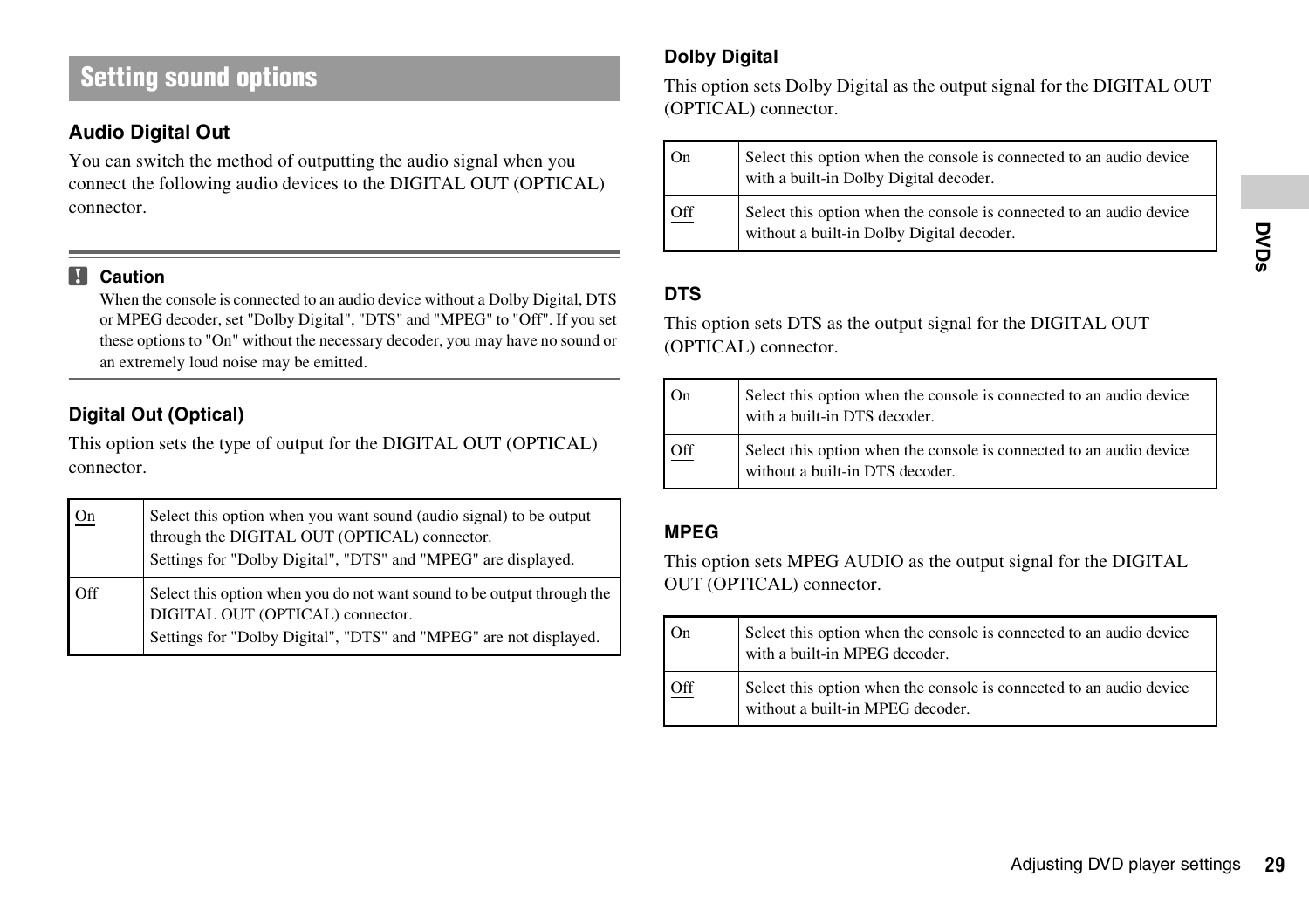### <span id="page-29-0"></span>**Audio Track Auto Select Mode**

This setting gives priority to the audio track that contains the highest number of channels when you play a DVD on which multiple audio formats (PCM, Dolby Digital, DTS or MPEG) are recorded. If PCM, Dolby Digital, DTS and MPEG have the same number of channels, the console selects PCM, Dolby Digital, DTS and MPEG audio tracks in that order.

| On  | Priority given    |
|-----|-------------------|
| Off | No priority given |

#### **Hints**

- If you set "DTS" to "Off" in "Audio Digital Out"  $\leftrightarrow$  [page 29\)](#page-28-0), the DTS audio track is not played.
- Depending on the DVD, the audio channel with priority may be predetermined. In this case, the audio track will be selected based on the DVD's order of priority.

#### **DVD Volume**

You can set this option if the audio output level of the DVD is low. You can set this only when "Digital Out (Optical)" is set to "Off" in "Audio Digital Out" ( $\rightarrow$  [page 29](#page-28-1)).

| $+2$     | Turns up the volume (maximum) |
|----------|-------------------------------|
| $+1$     | Turns up the volume           |
| Standard | Normally select this option.  |

#### **Caution** П

If you set this option to "+1" or "+2", the sound may become distorted. If this happens, change the setting to "Standard". Also note that if you set the volume too high, it may harm your hearing or damage the speakers.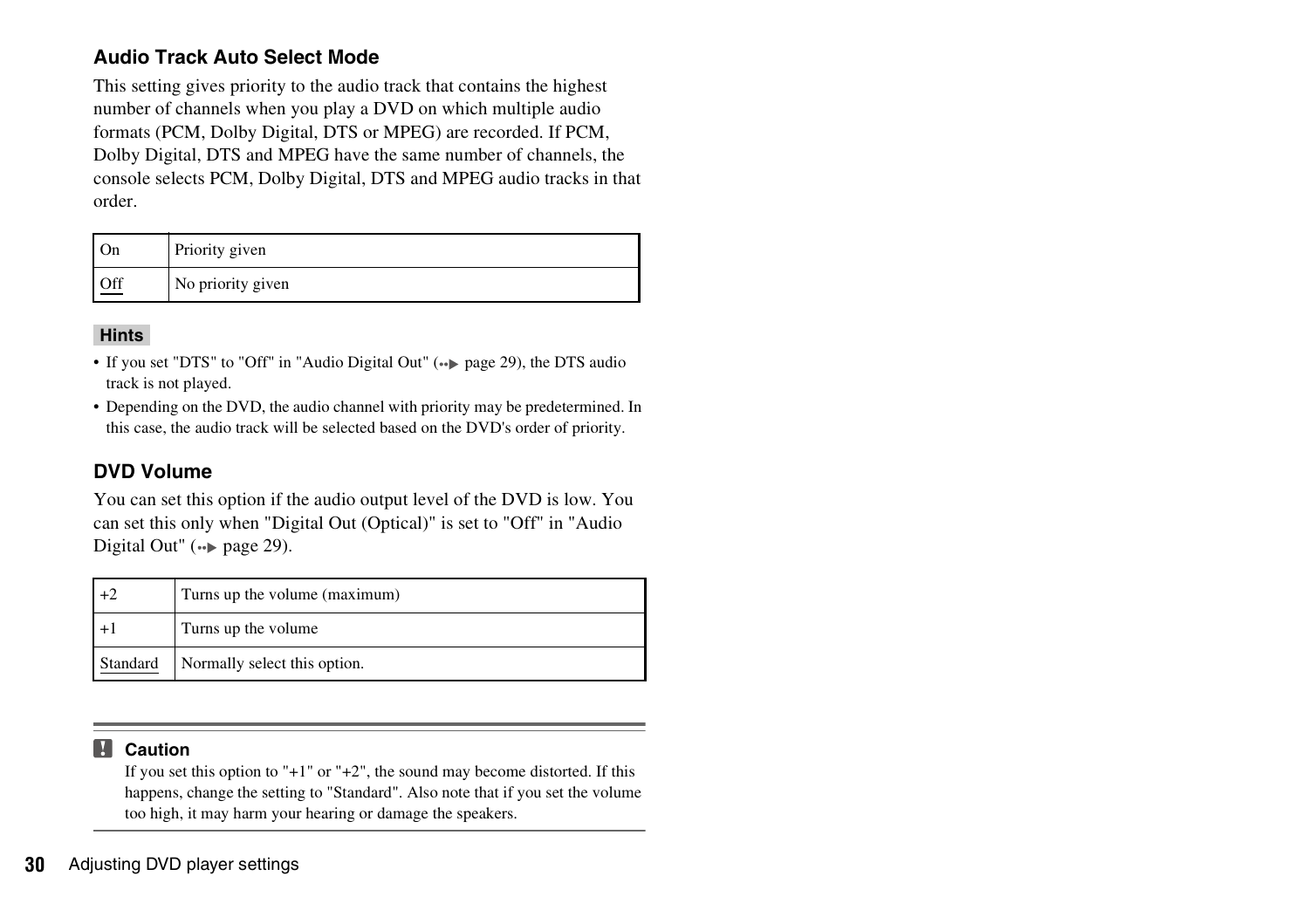#### <span id="page-30-3"></span><span id="page-30-0"></span>**Main menu**

From the main menu, you can access information and change various settings. You can also move to the following screens from the main menu. The main menu is displayed when you turn on the console without a disc inserted.

- Browser screen  $(\cdot \cdot)$  [page 31](#page-30-2))
- System Configuration menu (•• [page 32](#page-31-0))
- Version Information screen  $(\rightarrow \rightarrow \text{page } 35)$

### **1 1 Turn on the console (** $\cdot\cdot\cdot$  **[page 9\)](#page-8-1).**

The main menu is displayed. Note that it may take some time for the main menu to be displayed.



#### **Hint**

If you turn on the console with a disc inserted, the main menu will not be displayed. To display the main menu, press the  $\triangleq$  (open) button on the console front and remove the disc. Then press the  $\mathsf{I}/\mathsf{U}$  (on/standby)/RESET button to reset the console.

# <span id="page-30-5"></span><span id="page-30-1"></span>**Displaying the main menu Constructed Using the Browser screen**

<span id="page-30-4"></span><span id="page-30-2"></span>You can do the following from the Browser screen:

- Copy or delete game data saved on a Memory Card
- Start a game
- Start playback of an audio CD
- Start playback of a DVD
- **Display the main menu (** $\rightarrow$  **[page 31\)](#page-30-1).**

### **2 Using the directional buttons, select "Browser" and then press the**  $\left(\times\right)$  **button.**

The Browser screen is displayed.

### **3 Insert a disc or Memory Card.**

the inserted item is displayed on the Browser screen.

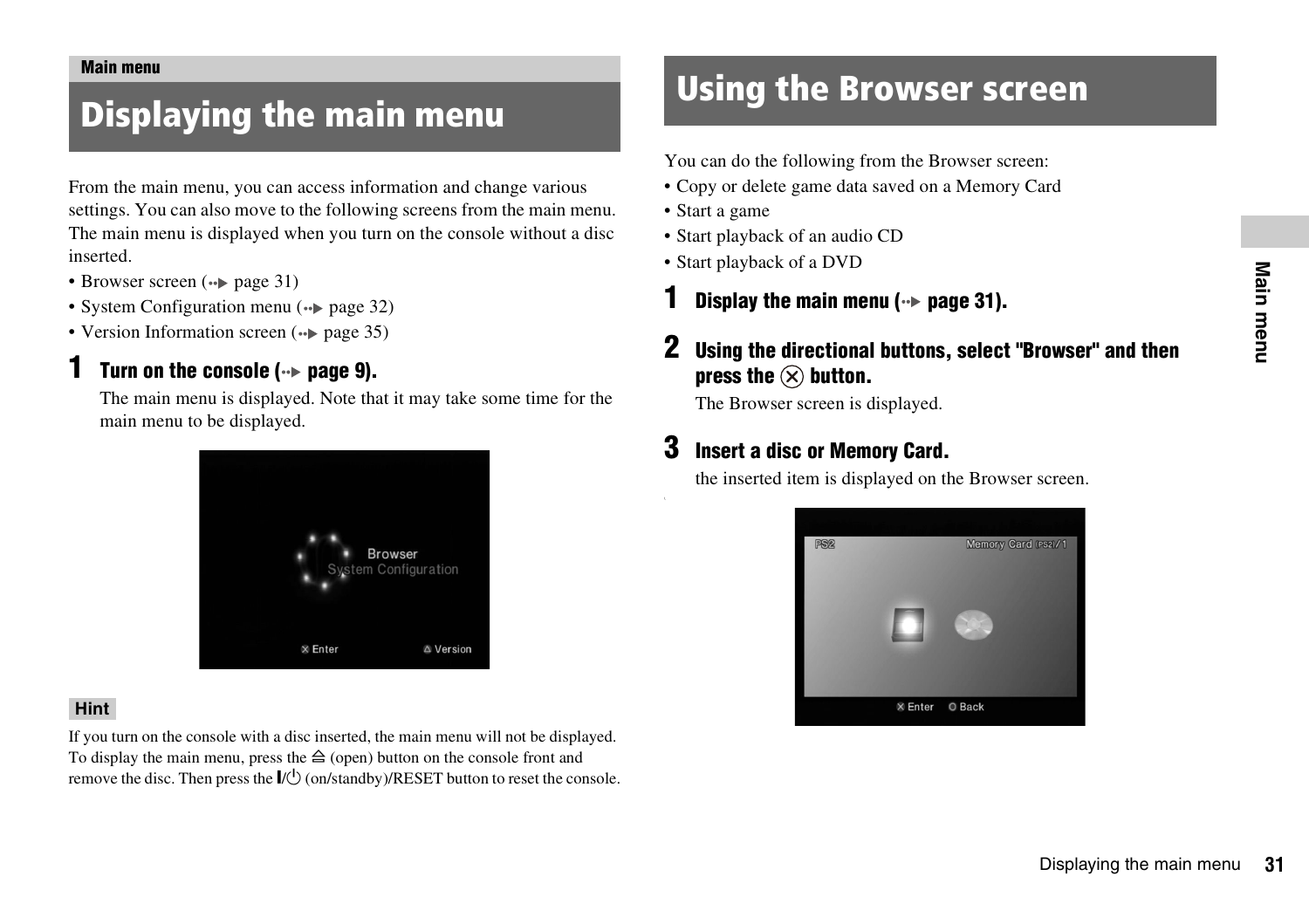### **4 Select an icon, and then press the**  $\widehat{\infty}$  **button.**

- When you select the Memory Card icon, icons for data saved on the Memory Card are displayed. To copy or delete saved game data, see ["Copying or deleting game data"](#page-14-0) ( $\rightarrow$  [page 15\)](#page-14-0).
- If you select the icon for a PlayStation®2 or PlayStation® format software disc, the game will start.
- When you select the icon for an audio CD, the tracks contained on the CD are displayed. See ["Playing an audio CD"](#page-15-2) ( $\rightarrow$  [page 16](#page-15-2)).
- If you select the icon for a DVD, playback of the DVD will begin.

#### **Hint**

The message "There is no data" is displayed on the Browser screen when no Memory Card or disc is inserted in the console.

# <span id="page-31-0"></span>Using the System Configuration menu

From the System Configuration menu, you can change settings for numerous options including language or time display, and audio or video output method.

### **Display the main menu (** $\cdot$  $\triangleright$  **[page 31\)](#page-30-1).**

### **2 Using the directional buttons, select "System Configuration"**  and then press the  $\mathcal{R}$  button.

The System Configuration menu is displayed.



**3** Select an item, and then press the  $\widehat{\infty}$  button.

The menu option becomes active and can be selected.

**4 Select the desired setting, and then press the**  $\widehat{\infty}$  **button.** 

For details, see the instructions for each menu item  $\left( \rightarrow \right)$  [pages 33](#page-32-2) to [34\)](#page-33-0).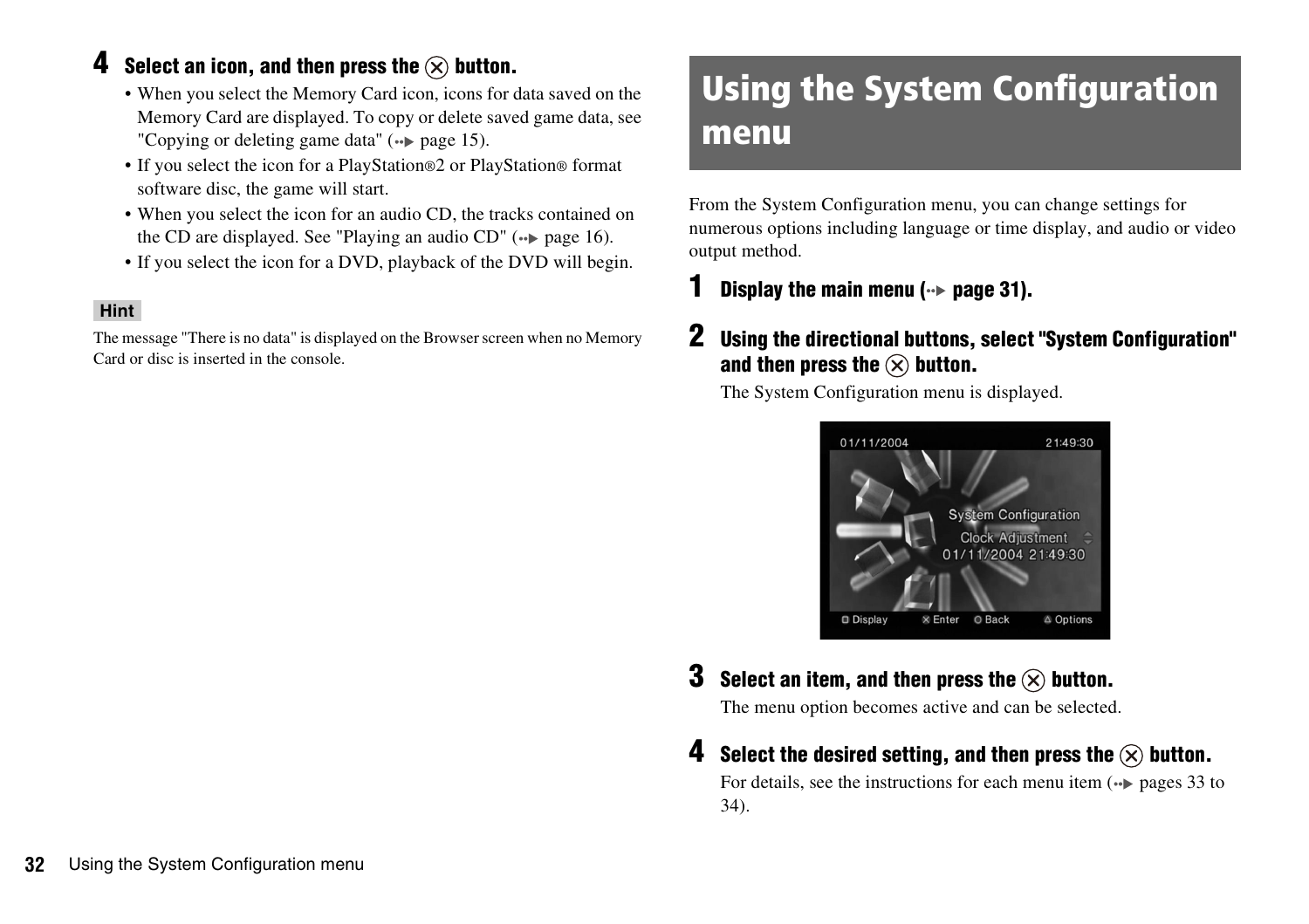- The default setting for each menu item is underlined in the explanations below.
- Changes to each setting are saved and remain in effect even after you turn off or reset the console.

### <span id="page-32-2"></span>**Clock Adjustment**

You can set the date and time. Use the directional buttons to set "Year", "Month", "Day", "Hour", "Minute" and "Second". The setting goes into effect when you press the  $(\widehat{\mathsf{x}})$  button.

### **Optional settings**

If you press the  $\Omega$  button at the "Clock Adjustment" screen, you can set options such as "Date Format" or "Time Format". Use the directional buttons and the  $\hat{X}$  button to make each setting.

| Time Format           | Sets the system clock to either 12-hour or 24-hour<br>clock display             |
|-----------------------|---------------------------------------------------------------------------------|
| Date Format           | Sets the display order of year, month and day                                   |
| Time Zone             | Sets the time zone                                                              |
| Daylight Savings Time | Sets Standard or Daylight Savings (Summer Time).<br>Normally select "Standard". |

### <span id="page-32-1"></span>**Screen Size**

You can set the display mode for the TV.

| 4:3   | Select this option when using a standard TV with the<br>console.                                                                                 |
|-------|--------------------------------------------------------------------------------------------------------------------------------------------------|
| Full* | Select this option when using a standard TV with the<br>console. The black margins on the upper and lower<br>portions of the screen are cut off. |
| 16:9  | Select this option when using a wide-screen TV or a<br>standard TV with special 16:9/wide-screen<br>functionality.                               |

## <span id="page-32-0"></span>**Digital Out (Optical)**

|                              | portions of the screen are cut off.                                                                                |           |
|------------------------------|--------------------------------------------------------------------------------------------------------------------|-----------|
| 16:9                         | Select this option when using a wide-screen TV or a<br>standard TV with special 16:9/wide-screen<br>functionality. | Main menu |
| screen and audio CD screen.  | "Full" display mode is compatible with the System Configuration menu, Browser                                      |           |
| <b>Digital Out (Optical)</b> |                                                                                                                    |           |
| (OPTICAL) connector.         | You can set whether to output the signal through the DIGITAL OUT                                                   |           |
| On                           | Select this option when you want to output signal<br>through the DIGITAL OUT (OPTICAL) connector.                  |           |
| Off                          | Select this option when you do not want to output<br>signal through the DIGITAL OUT (OPTICAL)<br>connector.        |           |
|                              |                                                                                                                    |           |
|                              |                                                                                                                    |           |
|                              | Using the System Configuration menu                                                                                | 33        |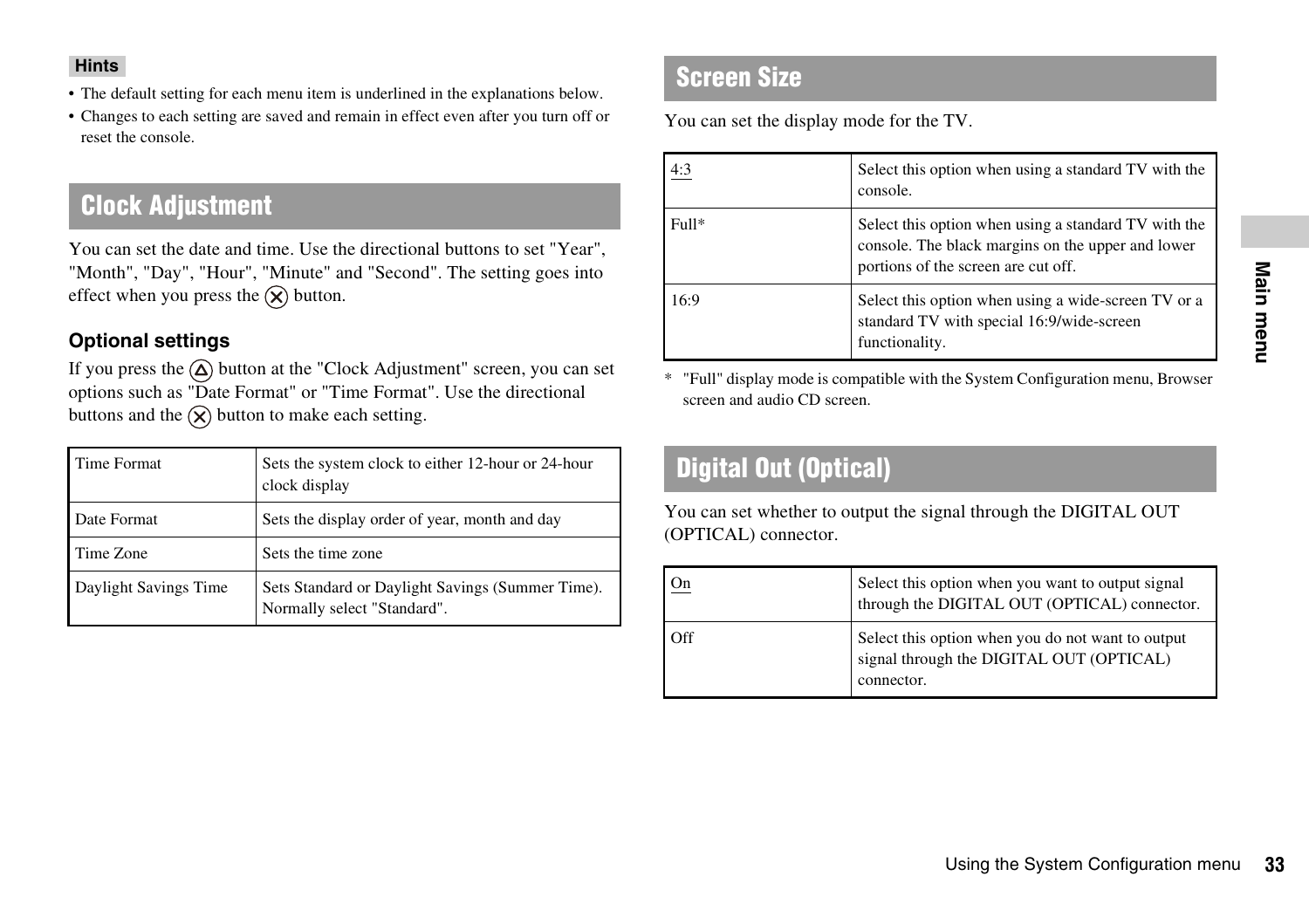## **Component Video Out**

When using the Component AV Cable (sold separately), you must set the mode to match the input jacks on your TV.

| Y Cb/Pb Cr/Pr | Select this option when connecting the console to<br>component video input connectors (default setting for<br>SCPH-90002). |
|---------------|----------------------------------------------------------------------------------------------------------------------------|
| RGB           | Select this option when connecting the console to<br>RGB input connectors (default setting for<br>SCPH-90003).             |

#### **Hint**

The "RGB" setting is only for PlayStation®2 and PlayStation® format software. When you watch a DVD, the mode automatically switches to "Y Cb/Pb Cr/Pr".

### **Remote Control**

You can set this option when using the DVD Remote Control (for PlayStation®2) (sold separately).

| <b>Gameplay Function On</b>  | Select this option when operating PlayStation®2 or<br>PlayStation® format software with the DVD Remote<br>Control.     |
|------------------------------|------------------------------------------------------------------------------------------------------------------------|
| <b>Gameplay Function Off</b> | Select this option when not operating PlayStation®2<br>or PlayStation® format software with the DVD<br>Remote Control. |

### **Hint**

The following limitations apply when the DVD Remote Control is set to "Gameplay Function On":

- Depending on the software, some remote control buttons may not work properly.
- The buttons of the DVD Remote Control will not work when two or more buttons are pressed at the same time.
- Some software titles may stop operating properly when a controller is removed from controller port 1. If this happens, set to "Gameplay Function Off".

### <span id="page-33-0"></span>**Language**

You can use this option to select the language displayed on the main menu, Browser screen, System Configuration menu, and Version Information screen.

| English    | Displays messages in English    |  |
|------------|---------------------------------|--|
| French     | Displays messages in French     |  |
| Spanish    | Displays messages in Spanish    |  |
| German     | Displays messages in German     |  |
| Italian    | Displays messages in Italian    |  |
| Dutch      | Displays messages in Dutch      |  |
| Portuguese | Displays messages in Portuguese |  |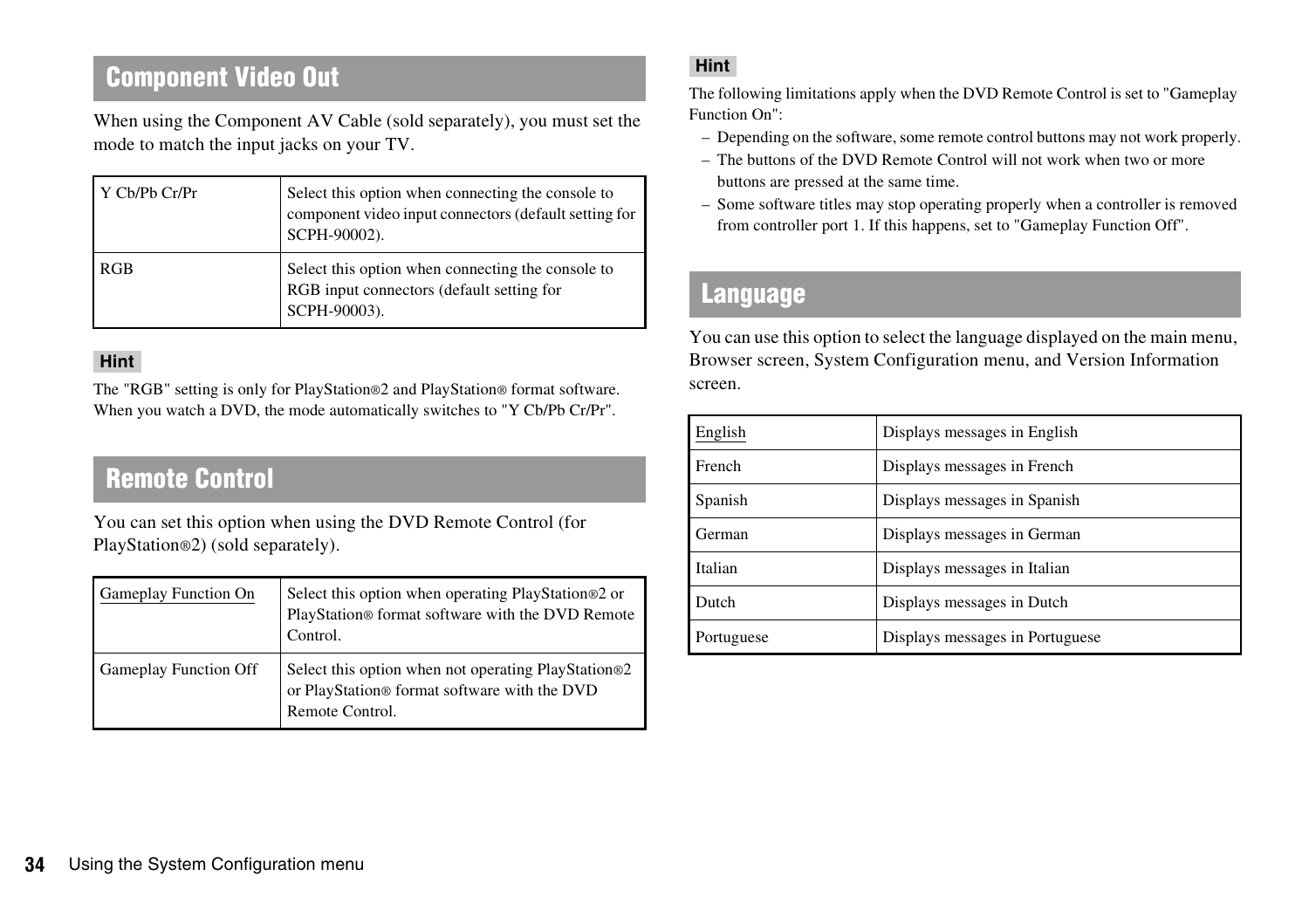# <span id="page-34-2"></span><span id="page-34-0"></span>Using the Version Information screen

You can check version information for various console components by selecting this option. You can also change optional settings for some items.

### At the main menu ( $\rightarrow$  [page 31\)](#page-30-1), press the  $\widehat{\triangle}$  button.

The Version Information screen is displayed.



### **Optional settings**

Optional settings are available for "Console", "PlayStation® Driver" and "DVD Player". "DVD Player" can be set only if the DVD player's "Progressive" option is set to "On".

### **1 Using the directional buttons, select an item and then press**  the  $\textcircled{a}$  button.

The current setting for the item is displayed.

### **2 Select an item, and then press the**  $\widehat{\times}$  **button.**

The available options are displayed.

### **3** Select the desired setting, and then press the  $\widehat{\times}$  button.

For details, see the instructions for each item  $(\rightarrow \rightarrow \rightarrow$  [pages 35](#page-34-1) to [37](#page-36-0)).

#### **Hint**

The default setting for each menu item is underlined in the explanations below.

### <span id="page-34-1"></span>**Console**

Ily adjusts its internal settings for<br>s set to "On", the console makes<br><br>**EXECUTE:**<br>The Version Information screen 35<br>Using the Version Information screen 35 The PlayStation®2 console automatically adjusts its internal settings for optimal playback. When "Diagnosis" is set to "On", the console makes additional adjustments.

### **Diagnosis**

| Off | Diagnosis is turned off. |
|-----|--------------------------|
| On  | Diagnosis is turned on.  |

### **Hint**

The "Diagnosis" setting will automatically return to the default setting in the following cases:

- When playback of PlayStation®2 or PlayStation® format software or a DVD begins
- When the console is reset
- When the console is turned off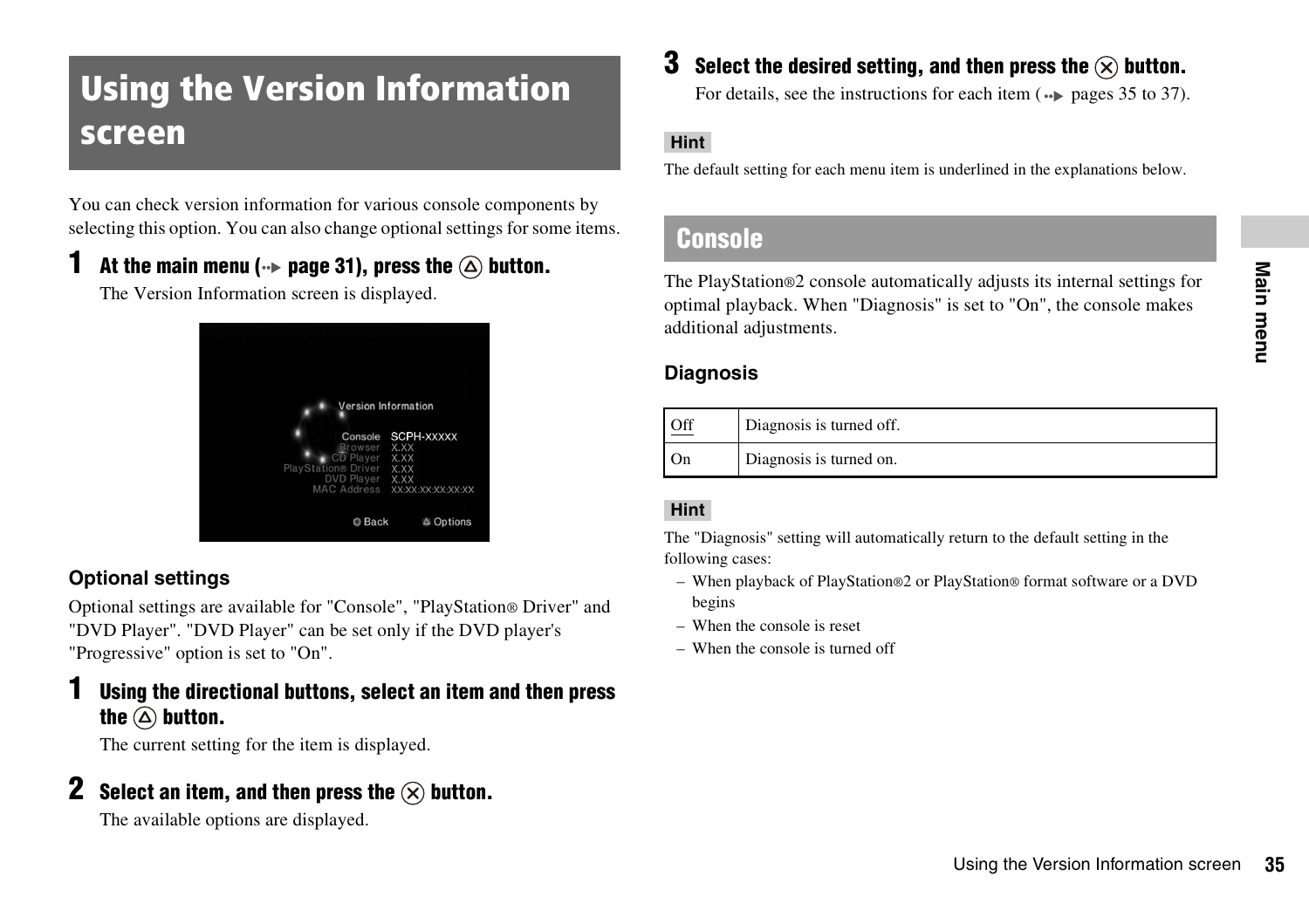### **PlayStation® Driver**

You can set the PlayStation® Driver programme to optimise performance of PlayStation® format software.

#### **Hint**

The settings will automatically return to the default settings in the following case:

– When the console is turned off

### **Disc Speed**

|             | Standard   Loads discs at normal speed |
|-------------|----------------------------------------|
| <b>Fast</b> | Loads discs at high speed              |

#### **Hint**

Set to "Standard" in the following cases:

- When fast loading does not produce improved results
- When using a software that is not compatible with fast loading

### **Texture Mapping**

|        | Standard Displays as normal                         |
|--------|-----------------------------------------------------|
| Smooth | Displays with reduced roughness in on-screen images |

#### **Hint**

Set to "Standard" in the following cases:

- When smooth texture mapping does not produce improved results
- If the picture does not display properly when set to "Smooth"

## **DVD Player**

If you set "Progressive" to "On" when the console is connected to a TV without the necessary equipment, the picture quality may be reduced or the picture may not be displayed. You can clear the "Progressive" setting by following the procedure below.

Remove the DVD before clearing the setting.

### <span id="page-35-0"></span>**Clear Progressive Setting**

| No  | Leaves the "Progressive" setting on |
|-----|-------------------------------------|
| Yes | Clears the "Progressive" setting    |

### **1 Display the Version Information screen.**

**2 Using the directional buttons, select "DVD Player" and then press the**  $\textcircled{a}$  **button.** 

The "Clear Progressive Setting" option is displayed.

- **3 Press the**  $\otimes$  **button.**
- **4 Select "Yes", and then press the**  $\widehat{\times}$  **button.**

### **5** Press the  $\odot$  button twice.

The display returns to the main menu.

**6** Press the  $\triangleq$  (open) button on the console front, and place a **DVD in the console.**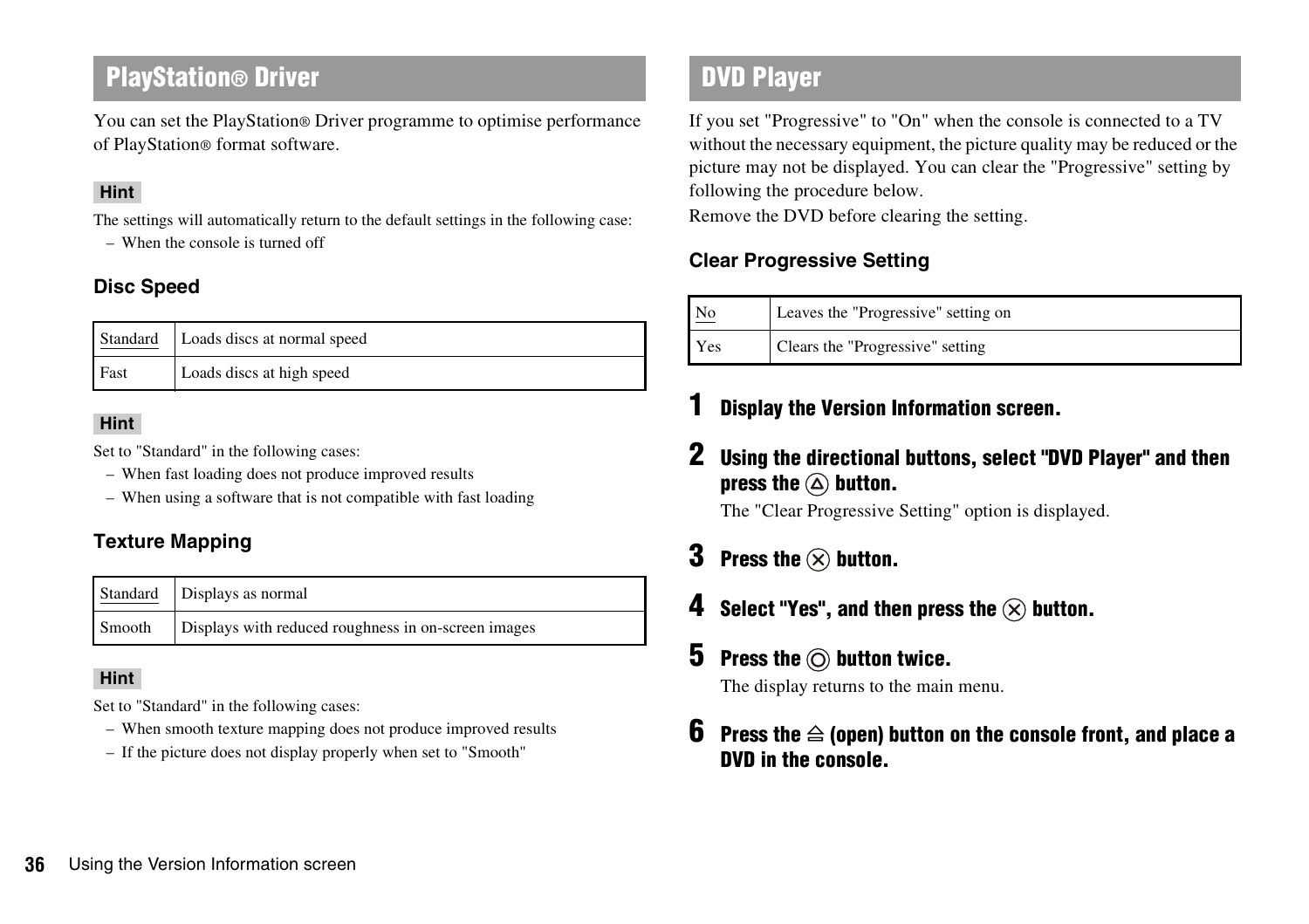## **7 Close the disc cover.**

Playback begins.

### <span id="page-36-0"></span>**Hint**

The setting will not be cleared if 1) you do not start a DVD after step 4 or 2) you reset or turn off the console before step 6.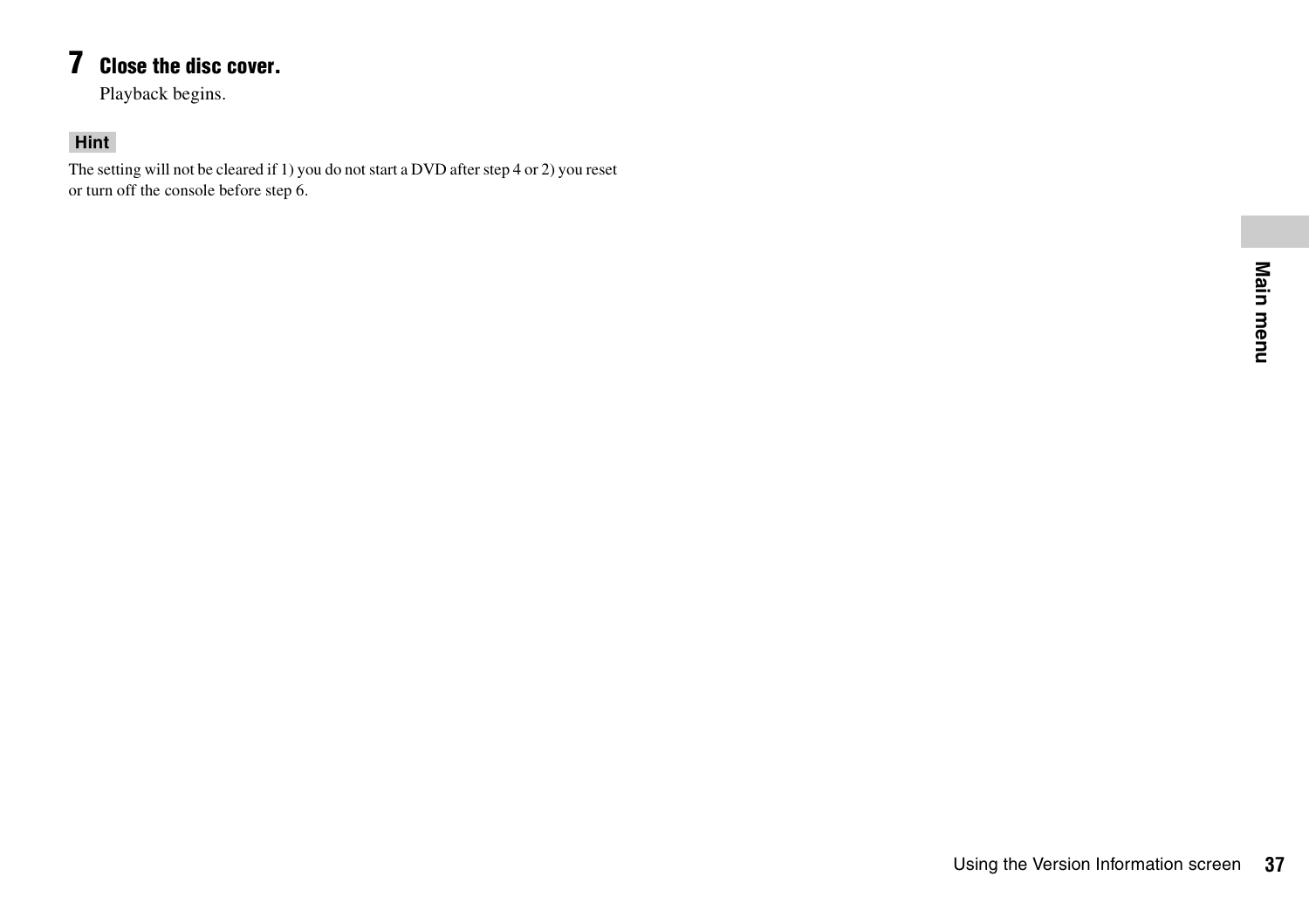# <span id="page-37-2"></span><span id="page-37-1"></span><span id="page-37-0"></span>Connecting to a network

You can enjoy online games by connecting the PlayStation®2 console to a broadband network. To play all online games, you will need the following:

- A network compatible PlayStation®2 game
- Broadband Internet service
- A commercially available Ethernet cable
- A memory card (8MB) (for PlayStation®2) (sold separately)

#### **Hints**

- You cannot play online games with this console using a dial-up or ISDN connection.
- USB connectivity from the External Network Device to the USB connector is not supported.
- There are two types of Ethernet cables: straight-through cable and crossover cable. Ensure that you use the correct type of cable when connecting your PlayStation®2 console to your Broadband Internet connection. Refer to the Instruction Manual supplied with the network device, or your Broadband Internet Service Provider for details.

## **Connecting with an Ethernet cable**

You can connect the console to a network using an Ethernet cable connected to the NETWORK connector on the console rear. You can connect to a 100 Base-TX or 10 Base-T network. Refer to the instructions supplied with the network device for details.

#### **Basic network setup**



#### **Hint**

When connecting the console and a PC to the network, a network device such as a router or a hub may be required. Refer to the instructions supplied with the network device for details.

For more information on network setup, visit www.playstation.com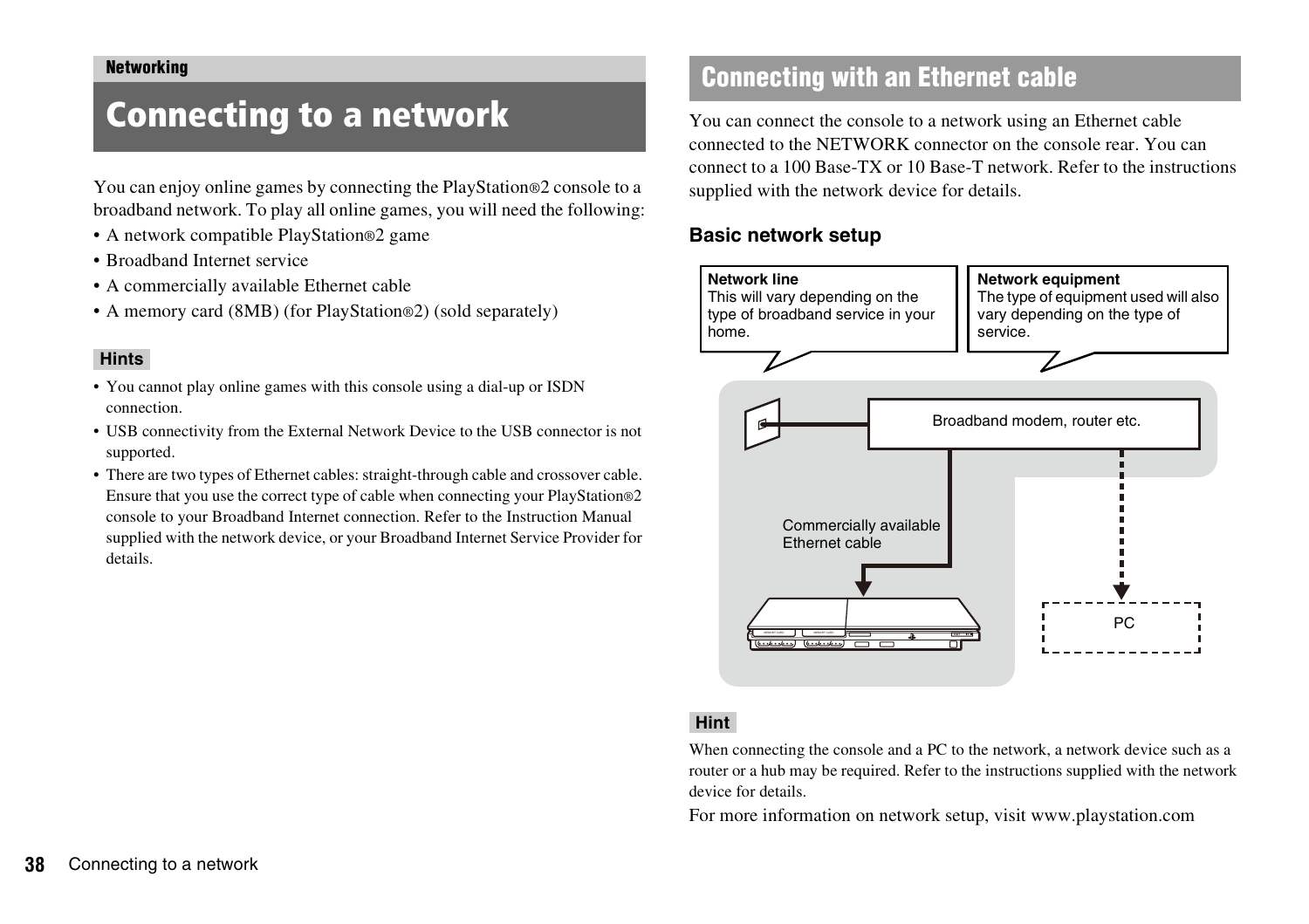### **Connecting the console**

#### **Warning** Æ

Do not plug the AC power cord for the console into the electrical outlet until you have made all other connections.

### **1 Connect the Ethernet cable to the NETWORK connector on the console rear.**



### **2 Connect the Ethernet cable to the network device.**

The connection method will vary depending on the network device. Refer to the instructions supplied with the network device for details.

#### **Warning**

Do not connect Ethernet cables or telephone cords of the following types to the network connector; too much electrical current may pass through the connector, causing a malfunction, excessive heat or fire in the connector:

- Standard residential telephone lines
- Ethernet cables not appropriate for use with a 10Base-T/100Base-TX network
- Any ISDN (digital) compatible phone or data line
- PBX phone lines
- Other "unknown" types of telephone lines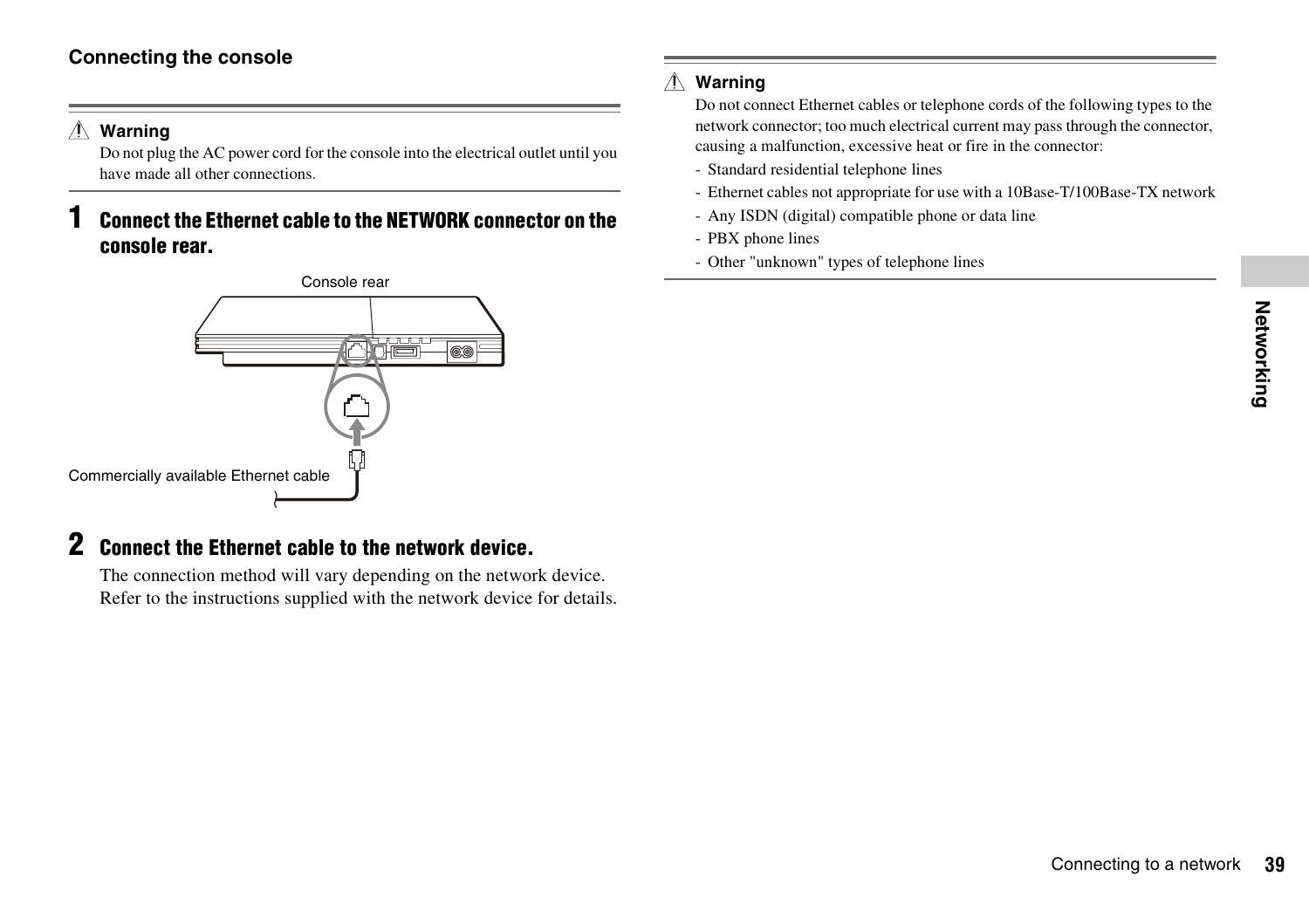# <span id="page-39-0"></span>Creating network settings

After you have connected an Ethernet cable to the console, you will need to create and save network settings. To do this you need a Network Access Disc supplied by registering your PlayStation®2 console. You can register your PlayStation®2 console by visiting www.ps2registration.com

### **Items you will need**

To create a network setting, you will need the following items:

- A Memory Card (8MB) (for PlayStation®2) (sold separately)
- Login and network setup information provided by your Broadband Internet Service Provider

#### **Hint**

Depending on the type of Internet service used, you may need to provide your Broadband Internet Service Provider with your MAC Address. You can find the MAC Address for your console listed in the Version Information screen  $\leftrightarrow$  [page 35](#page-34-2)).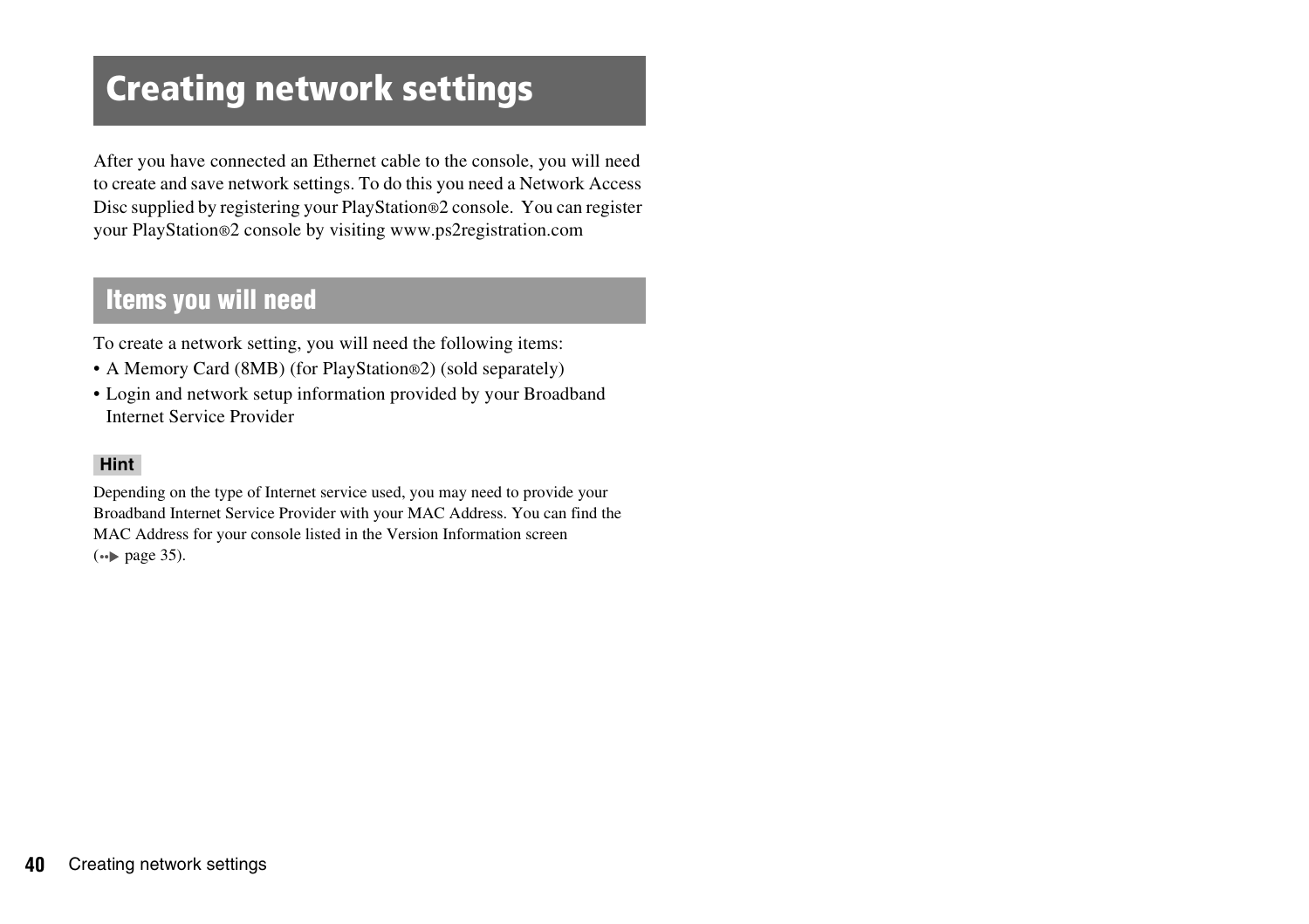#### <span id="page-40-0"></span>**Additional information**

# <span id="page-40-1"></span>Specifications

Design and specifications are subject to change without notice.

#### **General**

| Power requirements                     | 220-240 V AC, 50/60 Hz                                                                                   |
|----------------------------------------|----------------------------------------------------------------------------------------------------------|
| Power consumption (approx.)            | 35 W                                                                                                     |
| Console dimensions (approx.)           | $230 \times 28 \times 152$ mm (w/h/d)                                                                    |
| Console mass (approx.)                 | 720 g                                                                                                    |
| Signal format                          | PAL                                                                                                      |
| Operating temperature                  | $5^{\circ}$ C to $35^{\circ}$ C                                                                          |
| Inputs/outputs on the console<br>front | Controller port (2)<br>MEMORY CARD slot (2)<br>$\overline{\Psi}$ USB connector (2)                       |
| Inputs/outputs on the console<br>rear  | NETWORK connector<br>$\sim$ AC IN connector<br>AV MULTI OUT connector<br>DIGITAL OUT (OPTICAL) connector |

#### **Supplied accessories**

See the Quick Reference manual  $(\rightarrow \rightarrow$  [page 2\)](#page-1-0)

#### **About national export control**

This product may fall within the scope of national export control legislation. You must comply fully with the requirements of such legislation and of all other applicable laws of any jurisdiction in relation to this product.

#### **About access control**

This product incorporates access control technology. Use of software not specifically designed for this product (excluding DVD-Videos and audio CDs) and copies of software designed for this product are prevented by access control. Unauthorised transfer, delivery, display, export, import, or transmission of programs, devices, or the product modified with programs or devices, to defeat the purpose of this access control feature is or may be prohibited by law.